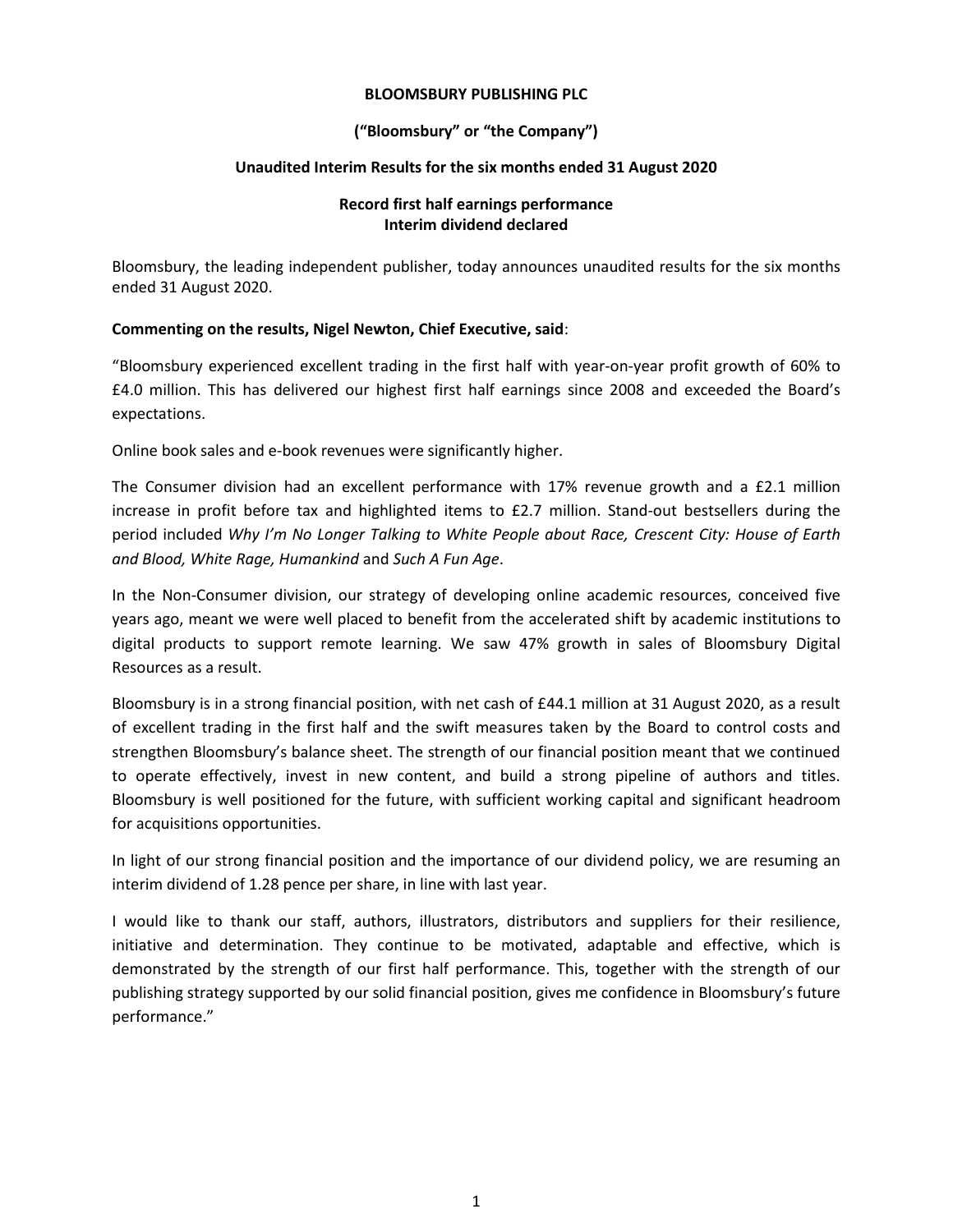## **Financial Highlights**

- Revenues increased by 10% to £78.3 million (2019: £71.3 million)
- Profit before taxation and highlighted items<sup>1</sup> grew by 60% to £4.0 million (2019: £2.5 million)
- Profit before taxation grew by £1.7 million to £3.0 million (2019: £1.3 million)
- Diluted earnings per share, excluding highlighted items<sup>1</sup>, grew by 55% to 4.13 pence (2019: 2.66 pence $)^2$
- Diluted earnings per share grew by 131% to 2.87 pence (2019: 1.24 pence)<sup>2</sup>
- Net cash of £44.1 million at 31 August 2020, up £24.0 million from last year (2019: £20.1) million)
- Interim dividend of 1.28 pence per share (2019: 1.28 pence per share)

# **Operational Highlights**

# *Consumer Division*

- Consumer revenue growth of 17% to £48.6 million (2019: £41.5 million)
- Consumer profit before taxation and highlighted items<sup>1</sup> increase of £2.1 million to £2.7 million (2019: £0.6 million)
- Excellent Adult Trade performance, with revenue up 16% to £18.8 million (2019: £16.2 million) and profit before taxation and highlighted items<sup>1</sup> of £1.1 million (2019: £0.1 million loss)
- Excellent Children's Trade performance, with revenue up 18% to £29.8 million (2019: £25.3 million) and profit before taxation and highlighted items<sup>1</sup> of £1.7 million (2019: £0.8 million)
- Strong sales of Sarah J. Maas front and backlist titles; Harry Potter sales were robust; encouraging growth in other Children's titles

# *Non-Consumer Division*

- Non-Consumer revenues of £29.7 million (2019: £29.9 million)
- Resilient Academic & Professional performance, with Non-Consumer revenue within 1% of 2019 and profit before taxation and highlighted items<sup>1</sup> of £1.4 million (2019: £1.8 million)
- Bloomsbury Digital Resources ("BDR") revenues up 47% to £5.6 million
- Strong growth in BDR products and Academic e-books, offset by an expected reduction in print sales

# Note

<sup>1</sup> Highlighted items comprise amortisation of acquired intangible assets and legal and other professional costs and restructuring costs relating to ongoing and completed acquisitions.

 $2$  Restatement of earnings per share due to bonus issue of shares in the period.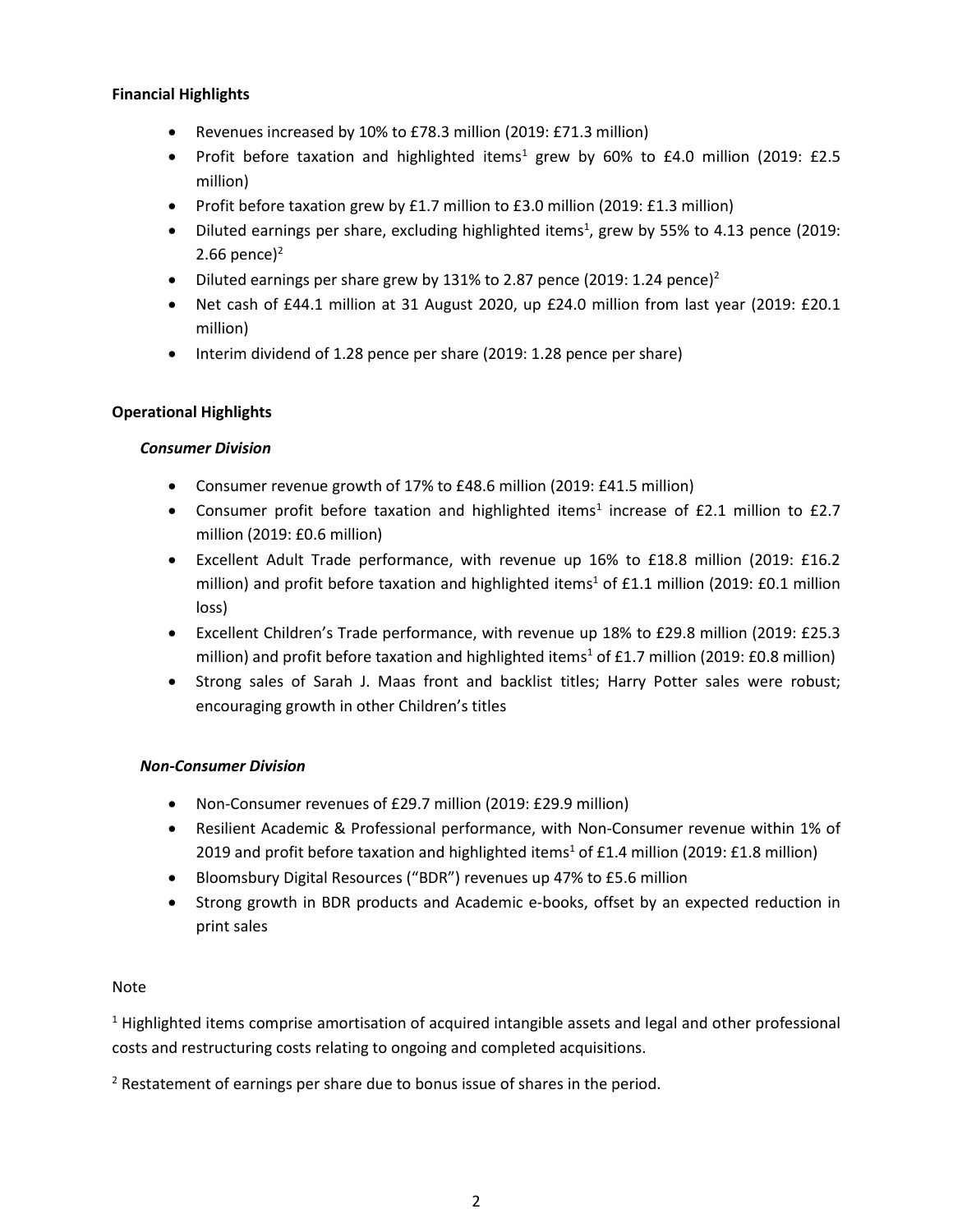#### **For further information, please contact:**

| <b>Bloomsbury Publishing Plc</b>             |                                     |
|----------------------------------------------|-------------------------------------|
| Nigel Newton, Chief Executive                | nigel.newton@bloomsbury.com         |
| Penny Scott-Bayfield, Group Finance Director | penny.scott-bayfield@bloomsbury.com |
| <b>Hudson Sandler</b>                        | +44 (0) 20 7796 4133                |
| Dan de Belder / Hattie Dreyfus               | bloomsbury@hudsonsandler.com        |

The information in this announcement has not been audited or otherwise independently verified and no representation or warranty, express or implied, is made as to, and no reliance should be placed on, the fairness, accuracy, completeness or correctness of the information or opinions contained herein. None of the Company or any of its affiliates, advisors or representatives shall have any liability whatsoever (in negligence or otherwise) for any loss whatsoever arising from any use of this announcement, or its contents, or otherwise arising in connection with this announcement.

This announcement does not constitute or form part of any offer or invitation to sell, or any solicitation of any offer to purchase any shares in the Company, nor shall it or any part of it or the fact of its distribution form the basis of, or be relied on in connection with, any contract or commitment or investment decisions relating thereto, nor does it constitute a recommendation regarding the shares of the Company.

Certain statements, statistics and projections in this announcement are or may be forward looking. By their nature, forward-looking statements involve a number of risks, uncertainties or assumptions that may or may not occur and actual results or events may differ materially from those expressed or implied by the forward-looking statements. Accordingly, no assurance can be given that any particular expectation will be met and reliance should not be placed on any forward-looking statement. Accordingly, forward-looking statements contained in this announcement regarding past trends or activities should not be taken as representation that such trends or activities will continue in the future. You should not place undue reliance on forward-looking statements, which are based on the knowledge and information available only at the date of this announcement's preparation.

The Company does not undertake any obligation to update or keep current the information contained in this announcement, including any forward-looking statements, or to correct any inaccuracies which may become apparent and any opinions expressed in it are subject to change without notice.

References in this announcement to other reports or materials, such as a website address, have been provided to direct the reader to other sources of information on Bloomsbury Publishing Plc which may be of interest. Neither the content of Bloomsbury's website nor any website accessible by hyperlinks from Bloomsbury's website nor any additional materials contained or accessible thereon, are incorporated in, or form part of, this announcement.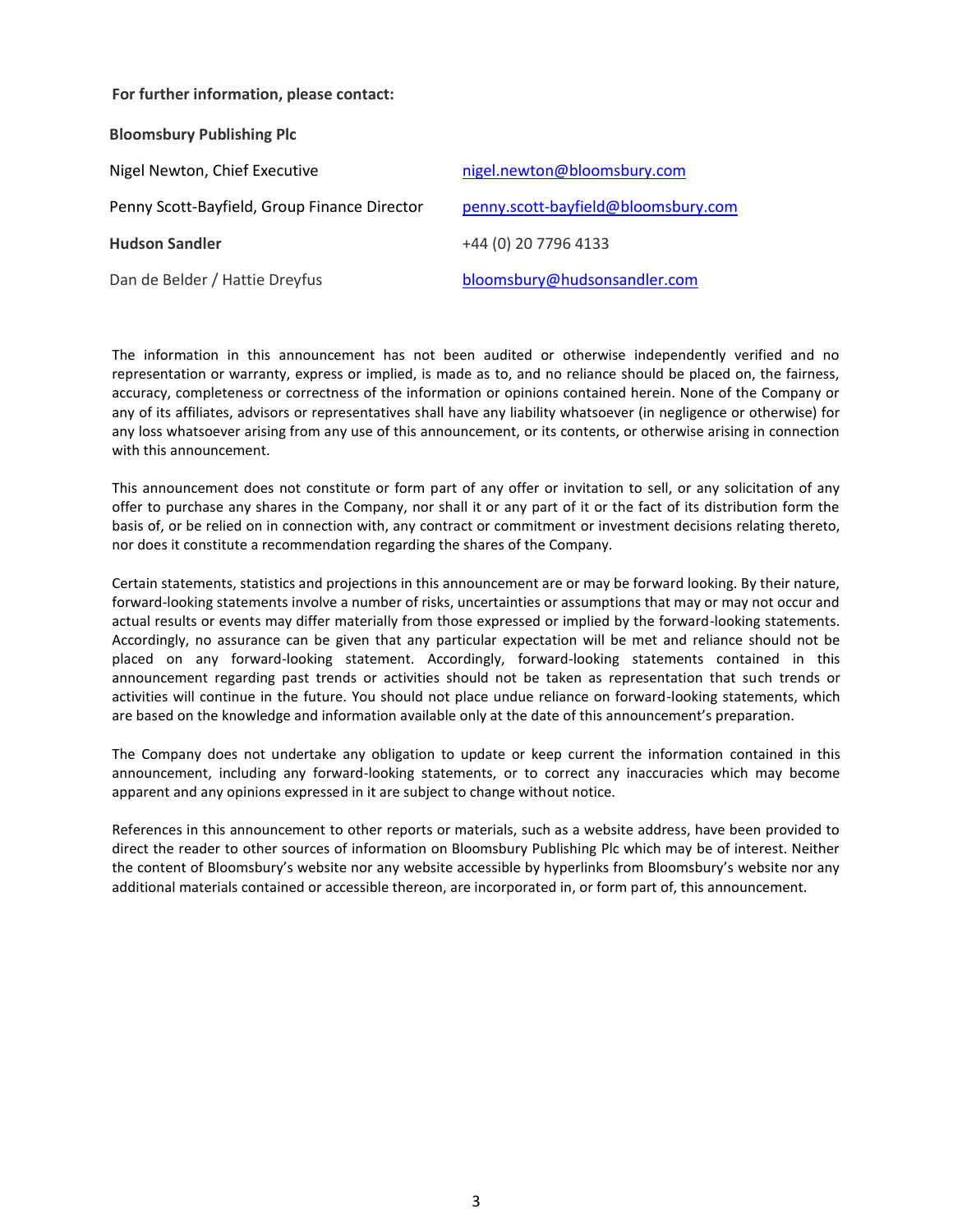## **Chief Executive's statement**

## **Overview**

Bloomsbury has had an excellent first half of the year. Revenue grew by 10% to £78.3 million (2019: £71.3 million), and profit before taxation and highlighted items increased by 60% to £4.0 million (2019: £2.5 million). Profit before taxation was £3.0 million (2019: £1.3 million).

The strength of demand for our titles, in print and e-book, and the surge in sales of our digital products demonstrates the strength of our long-term growth strategy.

Bloomsbury Digital Resources ("BDR") is performing very well, with 47% revenue growth year-on-year. This has positioned us well to deliver growth from the accelerated shift to digital learning, with a threefold increase in the number of new customers in the first half. The combination of excellent digital products and the strength and range of our partnerships enable us to continue to deliver growth from the high quality platforms and infrastructure we have built.

The highlighted items of £1.0 million (2019: £1.2 million) consist of the amortisation of acquired intangible assets of £0.9 million (2019: £0.9 million) and legal and other professional fees relating to acquisitions of £0.1 million (2019: £0.3 million). The effective rate of tax for the period was 23.6% (2019: 25.6%). The effective rate of tax, excluding highlighted items, was 17.3% (2019: 17.7%). Diluted earnings per share for the period, excluding highlighted items, was 4.13 pence (2019: 2.66 pence). Including highlighted items, profit before taxation was £3.0 million (2019: £1.3 million) and diluted earnings per share was 2.87 pence (2019: 1.24 pence).

## **Balance sheet and liquidity**

The Board believes our strong balance sheet ensures we have sufficient working capital to fulfil our longterm goals and deliver on our growth strategy.

At 31 August 2020, Bloomsbury held net cash of £44.1 million (2019: £20.1 million). During the first half, our cash generation was stronger than expected, due to the combination of better than anticipated trading, reduced costs, continued focus on working capital with a £3.7 million (14%) reduction in inventory and good cash collection. We also received a £1.3 million loan from the US Government under the Paycheck Protection Program ("PPP"). This resulted in a net cash inflow, excluding the equity placing, dividends, PPP loan and acquisitions, of £4.8 million (2019: net outflow of £2.1 million). In addition, the net equity placing was £8.0 million (2019: nil) and the final dividend was settled by way of a bonus issue (2019: final dividend of £5.1 million).

## **Dividend**

The Group's dividend policy is supported by strong cash cover. The Board has declared an interim dividend of 1.28 pence per share, in line with the interim dividend for the six months ended 31 August 2019. The dividend will be paid on 4 December 2020 to Shareholders on the register on the record date of 6 November 2020.

## **Acquisitions**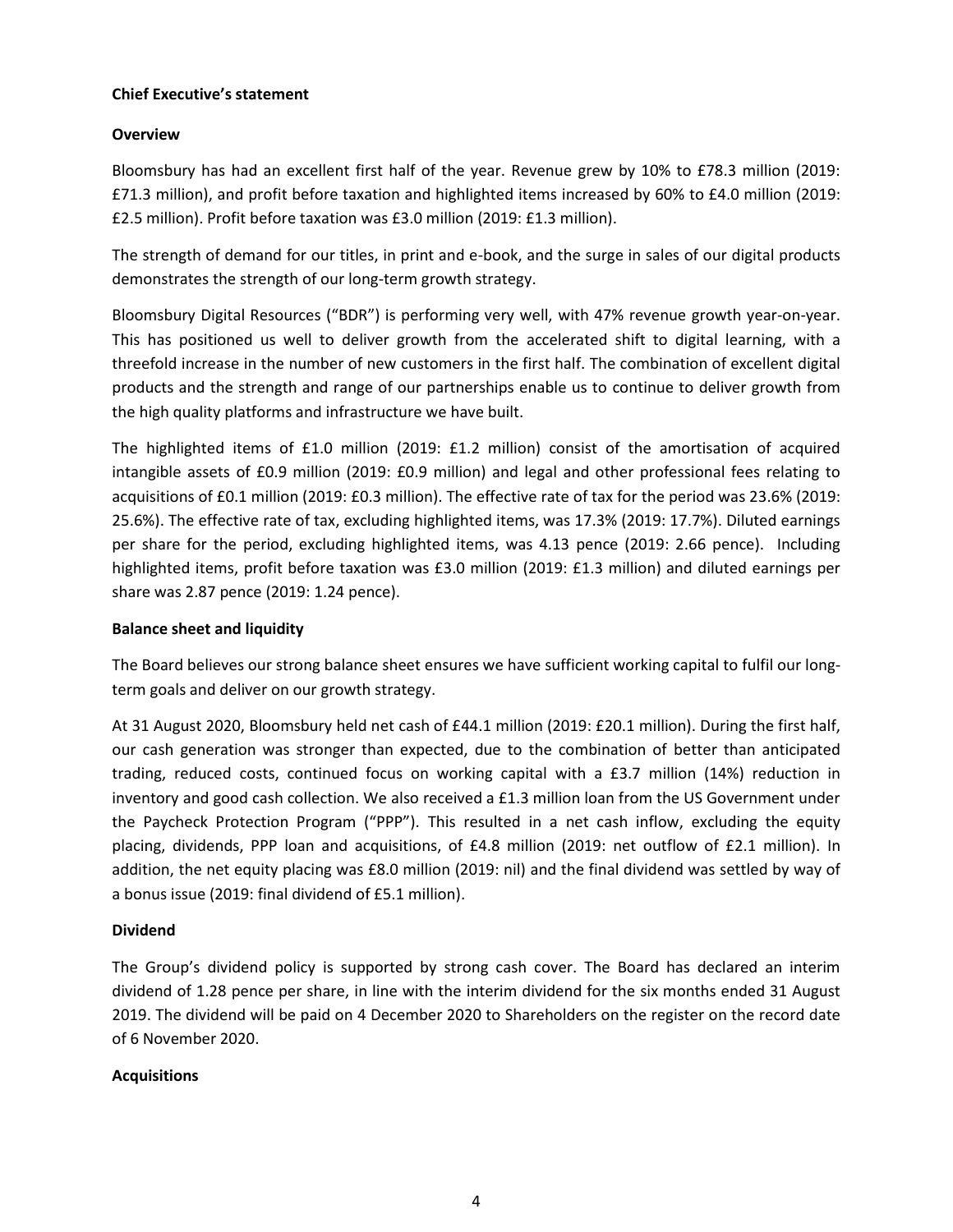With trading having been stronger than expected, the Board expects to be able to use the proceeds of the equity placing for future growth opportunities. We are actively considering acquisition opportunities in line with our long-term growth strategy of growing our Non-Consumer portfolio.

During the period we successfully completed the integration of Oberon Books Limited, acquired in December 2019, and the assets of Zed Books Limited, acquired in March 2020. Bloomsbury has a successful track record in strategic acquisitions, with 16 acquisitions completed since 2008.

## **Long-term growth strategy**

Bloomsbury's long-term growth strategy is aimed at diversifying into digital channels and building quality revenues, increasing earnings and building on the success of the last five years. This has meant that we have been well placed to benefit from recent changes, including the accelerated shift to digital products to support remote learning and consumer demand for titles across multiple platforms.

Our long-term objectives include:

### *Non-Consumer*

- o Growing Bloomsbury's portfolio in Non-Consumer publishing. These are characterised by higher, more predictable margins and greater digital and global opportunities: *2020/21 H1 Progress: delivered 47% growth in Non-Consumer digital revenues*
- o Achieve BDR revenue of £15 million and profit of £5 million for 2021/22: *2020/21 H1 Progress: delivered £5.6 million revenue, up 47%, and £1.2m profit, up £1.1m*

#### *Consumer*

- o Discover, nurture, champion and retain high quality authors and illustrators in our Consumer division, while looking at new ways to leverage our backlist*. 2020/21 H1 Progress: UK and US bestsellers included Why I'm No Longer Talking to White People about Race by Reni Eddo-Lodge, White Rage by Carol Anderson, Humankind by Rutger Bregman and Such a Fun Age by Kiley Reid*
- o Grow our key authors through effective publishing across all formats alongside strategic sales and marketing. *2020/21 H1 Progress: Sales of Sarah J. Maas' titles increased by 131%*
- o As the originating publisher of J.K. Rowling's Harry Potter, to ensure that new children discover and read it for pleasure every year*. 2020/21 H1 Progress: Sales of Harry Potter titles were robust and the paperback edition of Harry Potter and the Philosopher's Stone was the fifth bestselling children's book of the year to date on UK Nielsen Bookscan, twenty-three years after it was first published*

## *International Expansion*

o Expand international revenues and reduce reliance on UK market*: 2020/21 H1 Progress: delivered overseas revenue of 67% of Group revenue; 70% of Academic BDR revenue is international*

## *Employee Experience and Engagement, Diversity and Inclusion*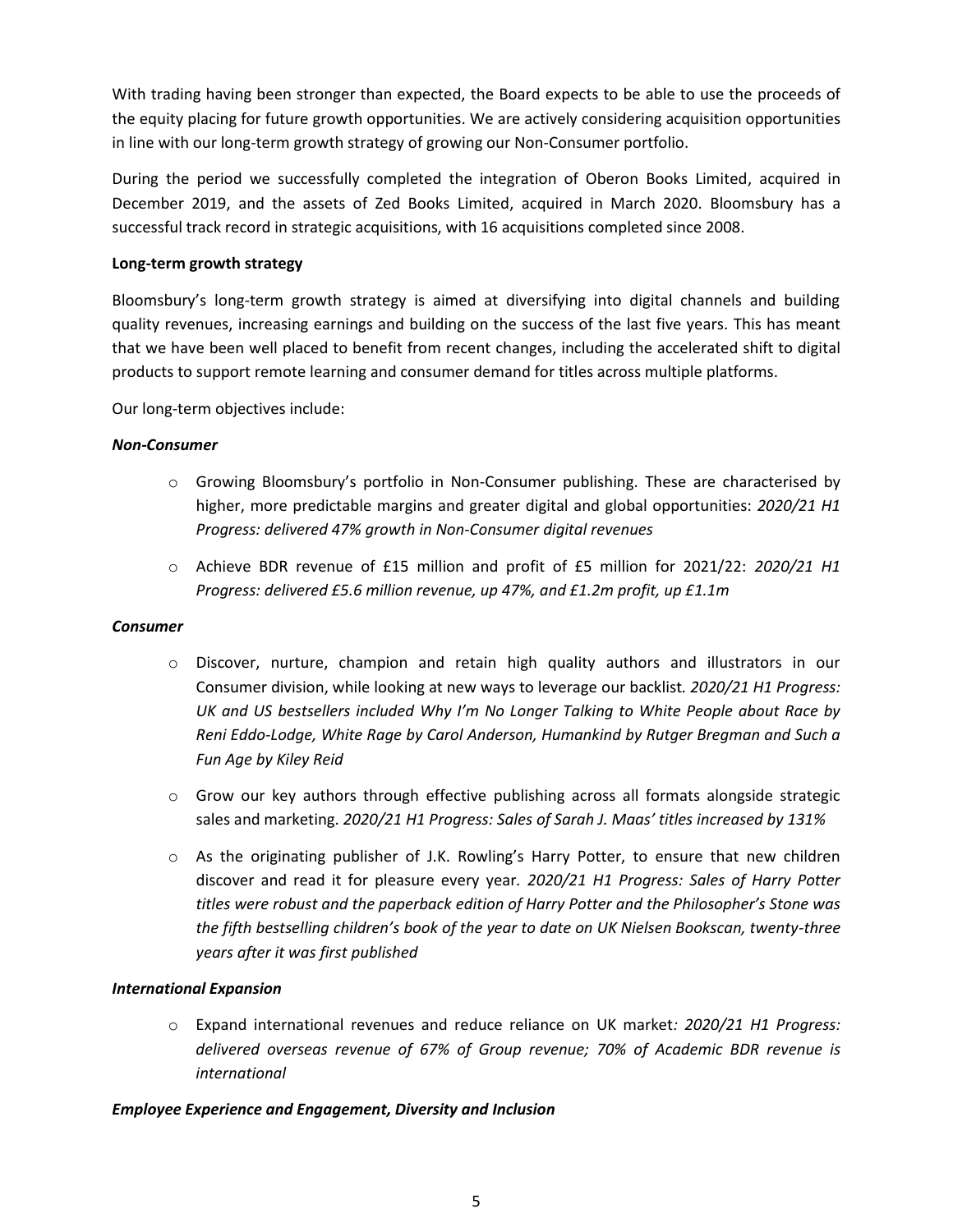Our success is driven by our colleagues' expertise, passion and commitment. We understand the importance of attracting, supporting and engaging colleagues wherever they work.

- $\circ$  To be an attractive employer for all individuals seeking a career in publishing regardless of background or identity;
- $\circ$  Focus on targeted initiatives to create an environment that nurtures talent, stimulates creativity and collaboration, is respectful of difference and supports well-being; and
- $\circ$  Bloomsbury is committed to equality, diversity and inclusion. We condemn systemic racism in society in all its forms. We are dedicated to finding ways to improve our industry's practices and our own company.
- o *2020/21 H1 Progress:*
- o *We have expanded our Diversity and Inclusion networks globally, to ensure engagement with our staff on these vital topics;*
- o *Working in partnership with the Black Writers' Guild to increase diversity in staff and authors;*
- o *With our staff, we are working on recruitment, staff engagement, training and our networks;*
- o *With our publishing, we seek to publish diverse voices. We continue to look for books that will ensure our lists represent the societies we live in. We intend to monitor our publishing so we can ensure that our list balance is representative of those societies; and partner with organisations that can help us achieve these aims; and*
- o *Increased our focus on employee engagement, with more frequent communication across Bloomsbury, including Town Hall meetings, and continued employee voice meetings. Having transitioned to remote working we have designed our long-term strategy for flexible working.*

## *Sustainability*

Continue to switch to renewable energy across all sites, with the goal of Net Zero emissions in line with the Paris Agreement

- o *2020/21 H1 Progress: We appointed a Head of Sustainability, working with the Executive Committee Sponsor, to oversee green initiatives across Bloomsbury worldwide. Our focus in H2 is to establish our targets to reduce Scope 1, 2 and 3 emissions. Scope 1 and 2 emissions are already being measured and we have appointed Trucost to further measure Scope 3 emissions. Furthermore, we have introduced our long-term flexible working policy to reduce emissions from staff travel; and*
- o *Supporting the Woodland Trust and Reforest'Action for three years.*

## **Consumer Division**

The Consumer division consists of Adult and Children's trade publishing. The division delivered excellent revenue growth of 17% to £48.6 million (2019: £41.5 million). Profit before taxation and highlighted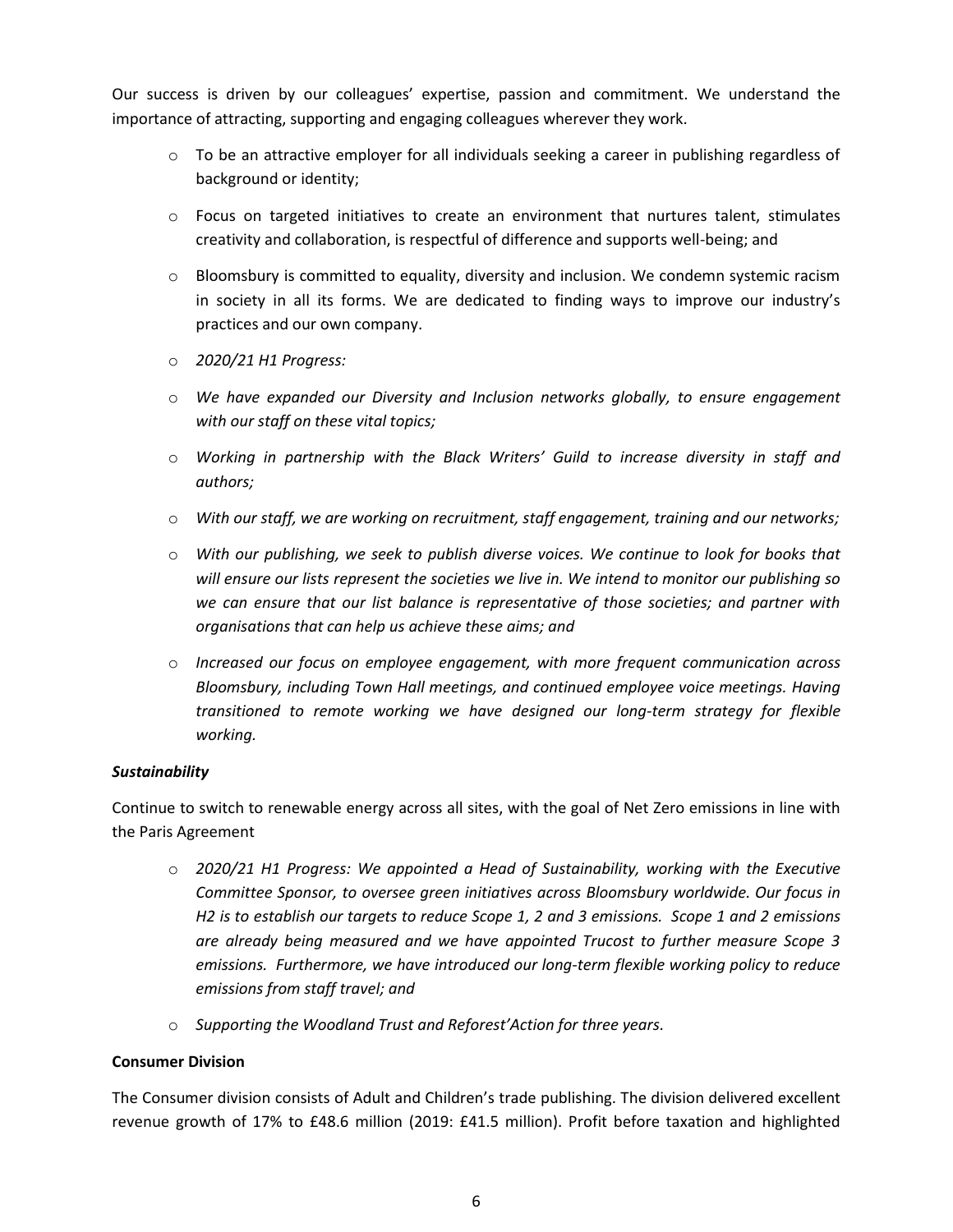items increased by £2.1 million to £2.7 million (2019: £0.6 million). These very strong results reflect robust demand across both print and digital for front and backlist titles, and the growth and effectiveness of online sales channels. Frontlist highlights included Sarah J. Maas' bestselling *Crescent City: House of Earth and Blood* and the *Sunday Times* bestseller, *Humankind* by Rutger Bregman. Reni Eddo-Lodge's *Why I'm No Longer Talking to White People about Race* was the number one paperback *Sunday Times* bestseller for seven weeks and *White Rage* by Carol Anderson reached number eight on the *New York Times* bestseller list.

Our excellent publishing has been recognised with a number of awards, with *Such a Fun Age* by Kiley Reid and *Apeirogon* by Colum McCann being longlisted for the Booker Prize. Kate Summerscale's *The Haunting of Alma Fielding: A True Ghost Story* was shortlisted for the Baillie Gifford Prize*.* The Raven Books crime and thriller imprint was shortlisted for the second year in a row for best Crime and Mystery Publisher by the Crime Writers Association ('CWA'), and *Between Two Evils* by Eva Dolan and *The Anarchists' Club* by Alex Reeve shortlisted for the prestigious CWA Dagger awards. In addition, we have been shortlisted for the Books Are My Bag Reader Awards with *The Devil and the Dark Water* by Stuart Turton, *Humankind* by Rutger Bregman, *Cinderella is Dead* by Kalynn Bayron, and Kiley Reid, the author of *Such a Fun Age. Harry Potter and the Philosopher's Stone* won the Best Book of the last 30 years at the British Book Awards in July. In addition, Bloomsbury won the IPG Award for Education Publisher of the Year for the second year in a row in September 2020.

Our excellent bestseller list performance in the last six months has continued to build the positive profile and momentum of our consumer publishing, positioning us well with a strong pipeline of authors and titles in the future.

# *Adult Trade*

The Adult team delivered growth with a 16% increase in revenue to £18.8 million and a £1.2 million increase in profit before taxation and highlighted items to £1.1 million (2019: loss of £0.1 million).

*Sunday Times* bestsellers in the period included *Humankind* by Rutger Bregman and Kiley Reid's *Such a Fun Age*. Reni Eddo-Lodge's *Why I'm No Longer Talking to White People about Race* was the number one paperback *Sunday Times* bestseller for seven weeks and *White Rage* by Carol Anderson reached number eight on the *New York Times* bestseller list. Cookery success on the front and backlist included *A Table for Friends*, by Skye McAlpine, *Dishoom*, and Tom Kerridge's *Lose Weight for Good*.

# *Children's Trade*

Children's sales increased by 18% to £29.8 million (2019: £25.3 million). There was strong demand for our classic titles, led by J.K. Rowling's Harry Potter series, as well as Sarah J. Maas' latest bestseller, *Crescent City: House of Earth and Blood*.

Sales of Harry Potter titles were robust. *Harry Potter and the Philosopher's Stone* was the UK's fifth bestselling children's book of the year to date, twenty-three years after it was first published. We are delighted that every year these classics reach a new generation of readers. UK print sales of Harry Potter books increased by 8% between mid-July and the end of September, according to Nielsen Bookscan.

Sarah J. Maas revenues grew by 131%, reflecting her new bestselling hardback title, *Crescent City: House of Earth and Blood* and strong sales of her backlist titles. Last year there were no new titles in the first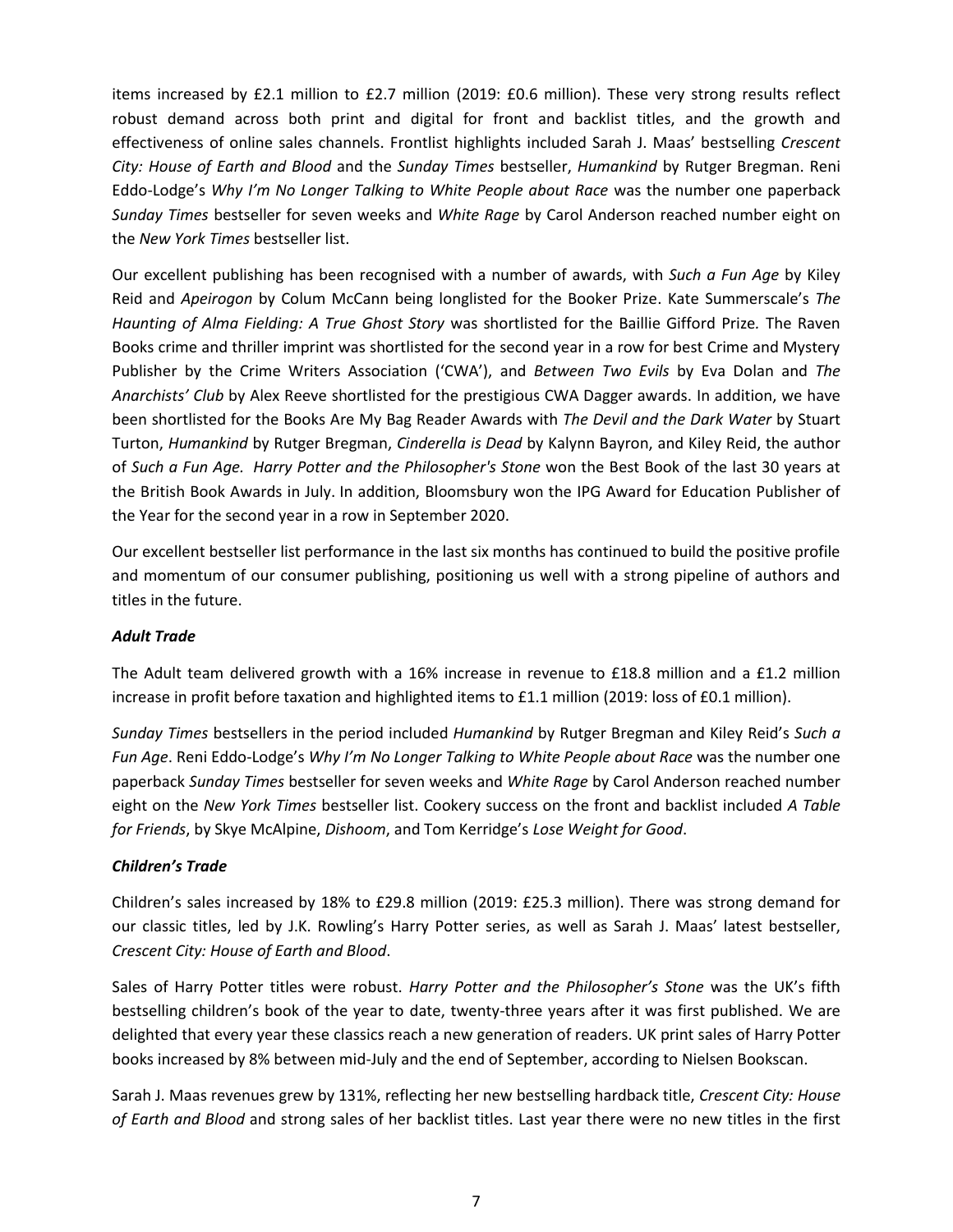half. We will publish two new titles this financial year: *Crescent City: House of Earth and Blood*, published in March 2020, and one in the second half: *A Court of Silver Flames*, publishing in February 2021.

Revenues for the rest of the Children's division grew by 6% year-on-year. Highlights in the Children's list included *The Wild Way Home* by Sophie Kirtley, *The Great Godden* by Meg Rosoff and the fourth in the bestselling series, *Kid Normal and the Final Five* by Greg James and Chris Smith, illustrated by Erica Salcedo.

## **Non-Consumer Division**

The Non-Consumer division consists of Academic & Professional and Special Interest. Revenues in the division were within 1% of last year at £29.7 million (2019: £29.9 million). Profit before taxation and highlighted items for the Non-Consumer division was £1.4 million (2019: £1.8 million).

Academic & Professional revenues increased by 1% to £20.1 million (2019: £19.6 million) and profit was £1.8 million (2019: £1.8 million). The accelerated demand for digital products and swift adoption of digital learning by academic institutions helped drive the excellent performance of BDR and accelerated demand for e-books, which offset reduced print sales.

We are focused on delivering growth from accelerating our established and most successful products, including the award-winning Drama Online, building partnerships and launching new products. We delivered a 297% increase in the number of new customers year-on-year, and maintained our existing customer retention rate at over 90%. With Taylor & Francis we have delivered two modules and with Human Kinetics, we delivered the new product and a further module will be launched in the second half. New partnerships include the Yale University Press, the Liverpool University Press and the Stratford Festival. In total, we delivered two new products and two new modules in the first half and are on track to launch a further four new modules in the second half as planned.

Special Interest generated revenues of £9.6 million (2019: £10.0 million), with resilient demand for wildlife titles, Wisden and Osprey games during the period. The result was a £0.3 million loss (2019: breakeven).

## **Social initiatives**

As part of Bloomsbury's ongoing commitment to the wider community, we have undertaken further charitable initiatives. We published *The Book of Hopes: Words and Pictures to Comfort, Inspire and Entertain Children*, edited by Katherine Rundell, with contributions from more than 110 children's writers and illustrators. Free to read online, this collection of short stories, poems, essays and pictures is also published as a hardback gift edition, with a donation from the sale of each book going to NHS Charities Together. During Waterstones' Book of the Month promotion, we donated 10% of their sales of Reni Eddo-Lodge's *Why I'm No Longer Talking to White People About Race* between BTEG and Inquest. These new initiatives are in addition to our three-year partnership with the National Literacy Trust with a particular focus on Hastings, one of the UK's most deprived local authority areas. We gave many copies of *Harry Potter and the Philosopher's Stone* through the National Literacy Trust in Hastings. In addition, for every copy of *Dishoom: From Bombay with Love* sold, we donate towards the price of a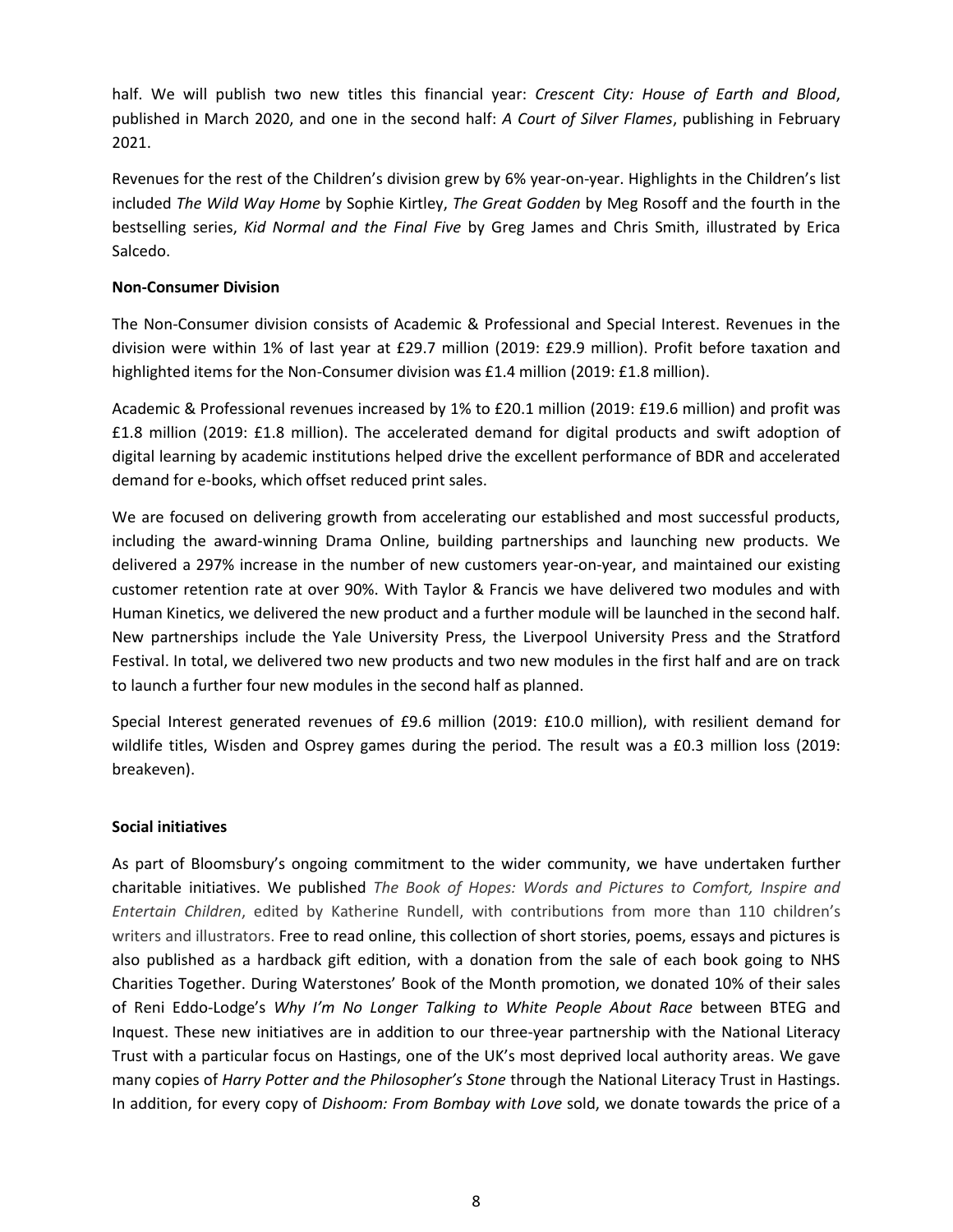meal for a hungry child to both of Dishoom's chosen charities, Magic Breakfast and The Akshaya Patra Foundation.

## **Recent trading and outlook**

Our results for the first half were excellent and demonstrate the strength of our long-term strategy and resilient demand for our titles, in both print and digital formats.

Bloomsbury is in a strong financial position, with net cash of £44.1 million, thanks to the support of our shareholders, robust cash generation and stronger than anticipated trading in the first half. We are actively considering acquisition opportunities, in line with our long-term growth strategy.

We have continued to trade well during the first six weeks of the second half. In previous years, our revenue and earnings have been weighted towards the second half, with sales of trade titles rising for Christmas and sales of academic titles being strongest at the beginning of the academic year in the Autumn.

Our strong Consumer book list for the second half includes *Quidditch Through the Ages* by J.K. Rowling, illustrated by Emily Gravett, *Fantastic Beasts and the Wonder of* Nature in association with the Natural History Museum exhibition, Sarah J. Maas' *A Court of Silver Flames*, the fourth in the *Court of Thorns and Roses* series and *GCHQ: Behind the Enigma – The Authorised History of GCHQ* by John Ferris. Front and backlist *Sunday Times* bestsellers in the second half to date include *Piranesi* by Susanna Clarke – also a *Washington Post* bestseller - and the paperback editions of *Why I'm No Longer Talking to White People about Race* by Reni Eddo-Lodge, *Three Women* by Lisa Taddeo, *The Madness of Crowds* by Douglas Murray and *The Anarchy* by William Dalrymple. Highlights in Children's include the third in Brigid Kemmerer's *Cursebreaker* series, *A Vow so Bold and Deadly.*

We are confident about the future of publishing. The short-term is difficult to predict because of the pandemic.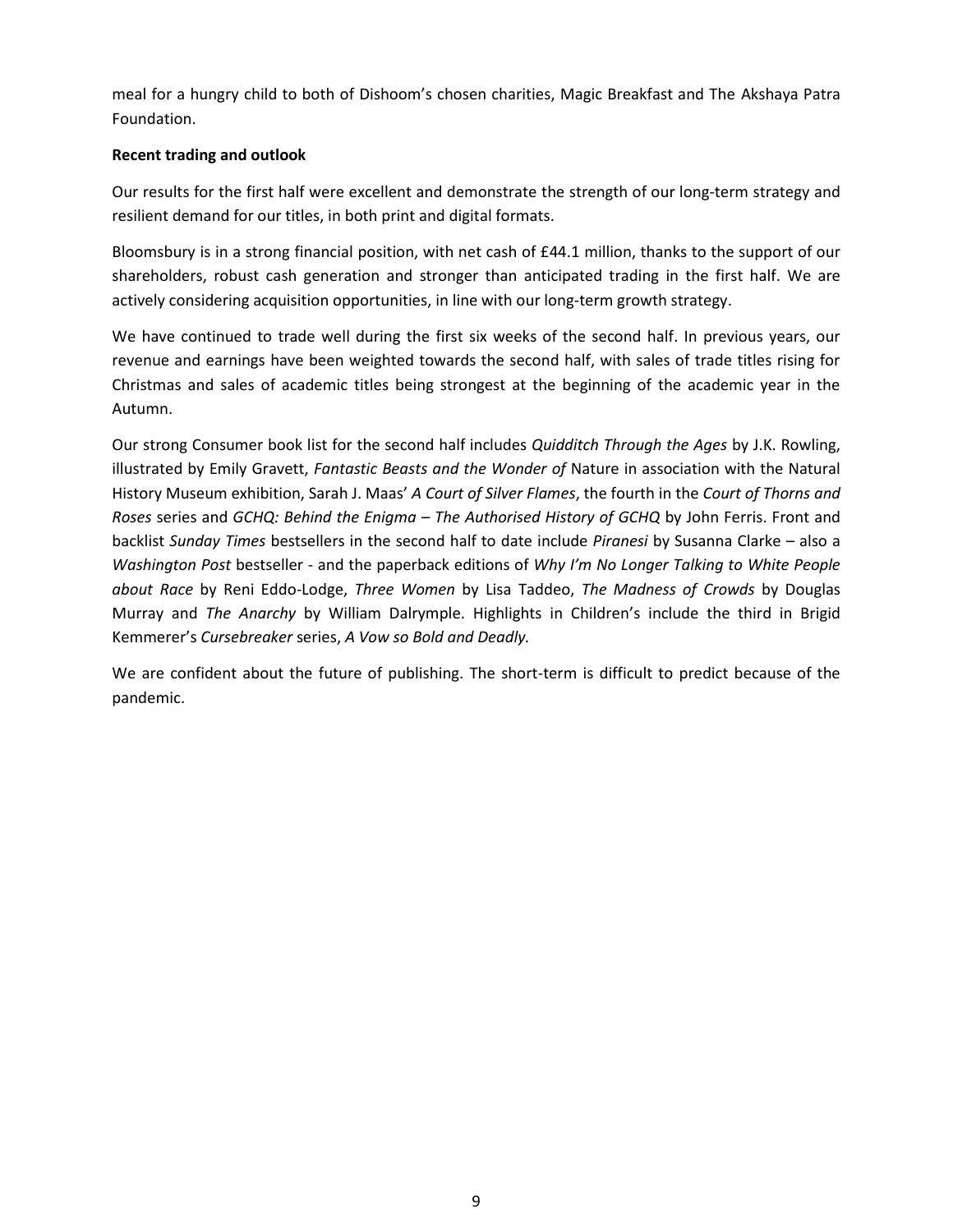# **Condensed Consolidated Interim Income Statement For the six months ended 31 August 2020**

| <b>Notes</b>                                                                              |                         | 6 months<br>ended<br>31 August<br>2020<br>£'000 | 6 months<br>ended<br>31 August<br>2019<br>f'000 | Year<br>ended<br>29 February<br>2020<br>f'000 |
|-------------------------------------------------------------------------------------------|-------------------------|-------------------------------------------------|-------------------------------------------------|-----------------------------------------------|
| Revenue                                                                                   | 3                       |                                                 |                                                 |                                               |
| Cost of sales                                                                             |                         | 78,287<br>(37,051)                              | 71,341<br>(34, 512)                             | 162,772<br>(74, 978)                          |
| <b>Gross profit</b>                                                                       |                         | 41,236                                          | 36,829                                          | 87,794                                        |
| Marketing and distribution costs                                                          |                         | (9,842)                                         | (9,779)                                         |                                               |
| Administrative expenses                                                                   |                         | (28, 013)                                       |                                                 | (21, 373)                                     |
| Share of result of joint venture                                                          |                         |                                                 | (25, 580)                                       | (52, 949)                                     |
|                                                                                           |                         | (39)                                            |                                                 |                                               |
| Operating profit before highlighted items                                                 |                         | 4,343                                           | 2,684                                           | 15,947                                        |
| Highlighted items                                                                         | 4                       | (1,001)                                         | (1,214)                                         | (2, 475)                                      |
| <b>Operating profit</b>                                                                   |                         | 3,342                                           | 1,470                                           | 13,472                                        |
| Finance income                                                                            |                         | 71                                              | 75                                              | 270                                           |
| Finance costs                                                                             |                         | (378)                                           | (244)                                           | (513)                                         |
| Profit before taxation and highlighted items                                              |                         | 4,036                                           | 2,515                                           | 15,704                                        |
| Highlighted items                                                                         | $\overline{\mathbf{4}}$ | (1,001)                                         | (1, 214)                                        | (2, 475)                                      |
| <b>Profit before taxation</b>                                                             | 3                       | 3,035                                           | 1,301                                           | 13,229                                        |
| Taxation                                                                                  |                         | (715)                                           | (333)                                           | (2,728)                                       |
| Profit for the period attributable to owners of                                           |                         |                                                 |                                                 |                                               |
| the Company                                                                               |                         | 2,320                                           | 968                                             | 10,501                                        |
| Earnings per share attributable to owners of the<br>Company<br>Basic earnings per share 1 | 6                       | 2.89p                                           | 1.25p                                           | 13.58p                                        |
| Diluted earnings per share <sup>1</sup>                                                   | 6                       | 2.87 <sub>p</sub>                               | 1.24p                                           | 13.40p                                        |

The accompanying notes form an integral part of this condensed consolidated interim financial report**.** 

<sup>1</sup> Restatement of earnings per share due to the bonus issue of shares (note 8).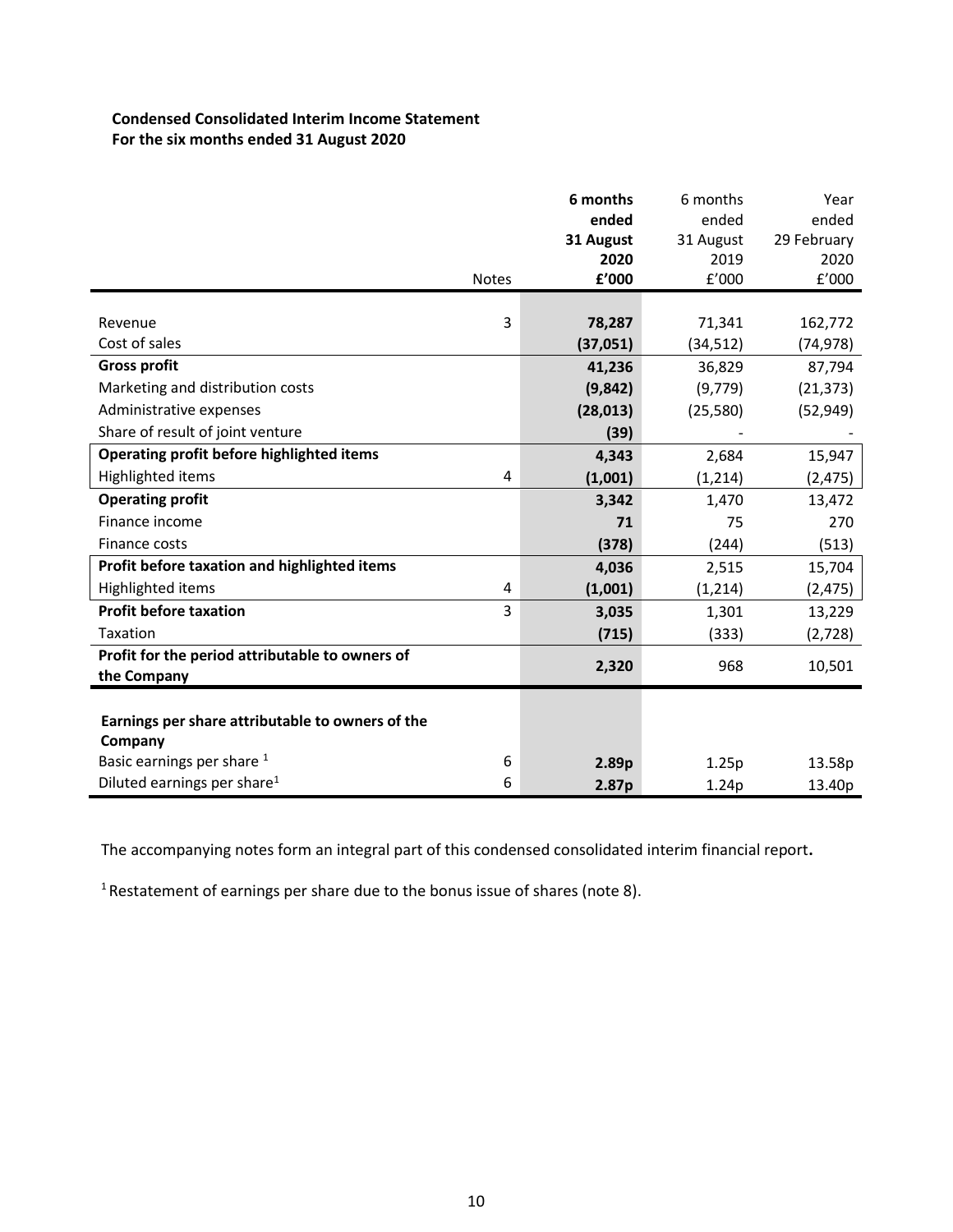# **Condensed Consolidated Interim Statement of Comprehensive Income For the six months ended 31 August 2020**

|                                                                                                                                                 | 6 months<br>ended<br>31 August<br>2020 | 6 months<br>ended<br>31 August<br>2019 | Year<br>ended<br>29 February<br>2020 |
|-------------------------------------------------------------------------------------------------------------------------------------------------|----------------------------------------|----------------------------------------|--------------------------------------|
|                                                                                                                                                 | f'000                                  | f'000                                  | f'000                                |
| Profit for the period                                                                                                                           | 2,320                                  | 968                                    | 10,501                               |
| Other comprehensive income<br>Items that may be reclassified to the income statement:<br>Exchange differences on translating foreign operations | (1, 176)                               | 3,550                                  | 856                                  |
| Items that may not be reclassified to the income statement:                                                                                     |                                        |                                        |                                      |
| Remeasurements on the defined benefit pension scheme                                                                                            | 4                                      | (112)                                  | (115)                                |
| Other comprehensive income for the period net of tax                                                                                            | (1, 172)                               | 3,438                                  | 741                                  |
| Total comprehensive income for the period attributable to                                                                                       |                                        |                                        |                                      |
| owners of the Company                                                                                                                           | 1,148                                  | 4,406                                  | 11,242                               |

Items in the statement above are disclosed net of tax.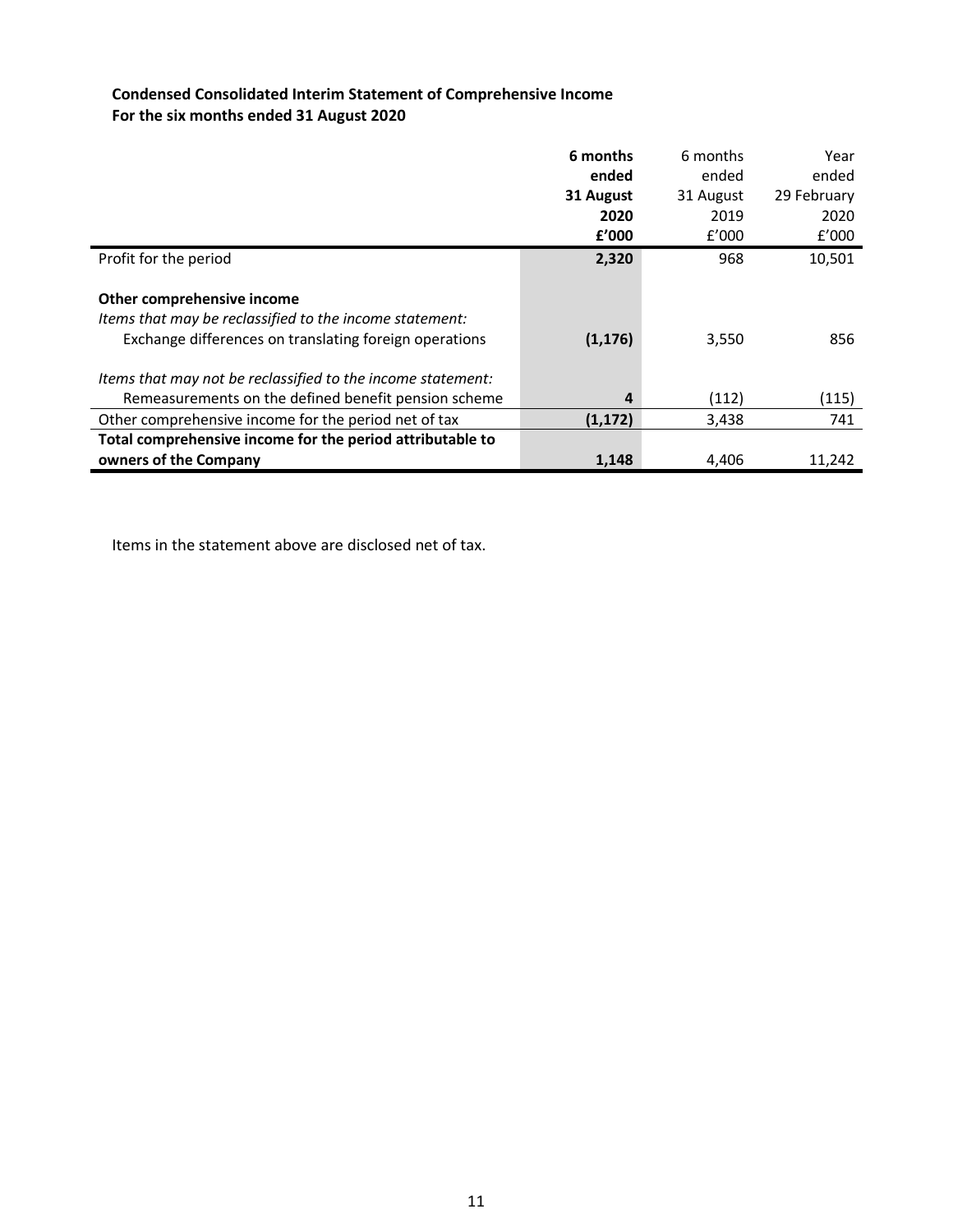# **Condensed Consolidated Interim Statement of Financial Position At 31 August 2020**

|                                                    | <b>Notes</b> | 31 August | 31 August | 29 February |
|----------------------------------------------------|--------------|-----------|-----------|-------------|
|                                                    |              | 2020      | 2019      | 2020        |
|                                                    |              | £'000     | £'000     | f'000       |
| <b>Assets</b>                                      |              |           |           |             |
| Goodwill                                           |              | 44,865    | 45,254    | 45,030      |
| Other intangible assets                            |              | 21,881    | 21,048    | 21,630      |
| Investments                                        |              | 477       | 300       | 516         |
| Property, plant and equipment                      |              | 1,774     | 2,020     | 1,914       |
| Right-of-use assets                                |              | 12,333    | 13,052    | 13,343      |
| Deferred tax assets                                |              | 2,960     | 2,579     | 2,756       |
| Trade and other receivables                        | 7            | 1,092     | 1,338     | 1,237       |
| <b>Total non-current assets</b>                    |              | 85,382    | 85,591    | 86,426      |
|                                                    |              |           |           |             |
| Inventories                                        |              | 26,375    | 31,204    | 27,164      |
| Trade and other receivables                        | 7            | 85,734    | 85,959    | 84,805      |
| Cash and cash equivalents                          |              | 44,058    | 20,090    | 31,345      |
| <b>Total current assets</b>                        |              | 156,167   | 137,253   | 143,314     |
| <b>Total assets</b>                                |              | 241,549   | 222,844   | 229,740     |
|                                                    |              |           |           |             |
| <b>Liabilities</b>                                 |              |           |           |             |
| Retirement benefit obligations                     |              | 139       | 217       | 185         |
| Deferred tax liabilities                           |              | 2,435     | 2,328     | 2,347       |
| <b>Borrowings</b>                                  |              | 12,698    | 12,679    | 12,945      |
| Provisions                                         |              | 202       | 148       | 182         |
| <b>Total non-current liabilities</b>               |              | 15,474    | 15,372    | 15,659      |
|                                                    |              |           |           |             |
| Trade and other payables                           |              | 64,347    | 62,589    | 61,844      |
| <b>Borrowings</b>                                  |              | 2,442     | 1,650     | 1,585       |
| <b>Current tax liabilities</b>                     |              |           |           | 328         |
| Provisions                                         |              | 665       | 43        | 651         |
| <b>Total current liabilities</b>                   |              | 67,454    | 64,282    | 64,408      |
| <b>Total liabilities</b>                           |              | 82,928    | 79,654    | 80,067      |
| <b>Net assets</b>                                  |              | 158,621   | 143,190   | 149,673     |
|                                                    |              |           |           |             |
| <b>Equity</b>                                      |              |           |           |             |
| Share capital                                      |              | 1,020     | 942       | 942         |
| Share premium                                      |              | 47,319    | 39,388    | 39,388      |
| <b>Translation reserve</b>                         |              | 8,331     | 12,201    | 9,507       |
| Other reserves                                     |              | 8,682     | 7,201     | 7,778       |
| Retained earnings                                  |              | 93,269    | 83,458    | 92,058      |
| Total equity attributable to owners of the Company |              | 158,621   | 143,190   | 149,673     |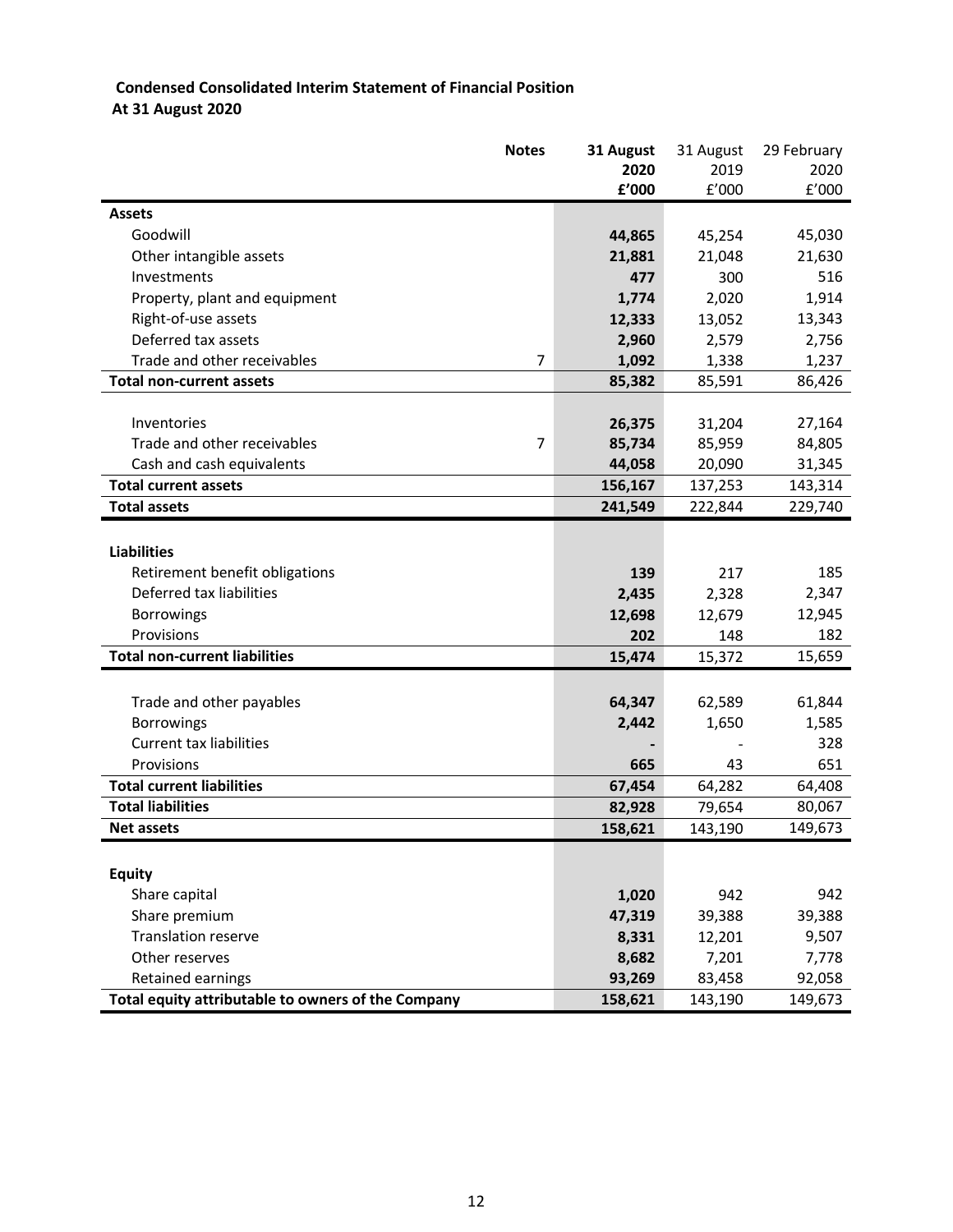# **Condensed Consolidated Interim Statement of Changes in Equity At 31 August 2020**

| <b>At 31 August 2020</b>                                | 1,020   | 47,319         | 8,331          | 1,803   | 22         | 7,147                    | (290)   | 93,269   | 158,621      |
|---------------------------------------------------------|---------|----------------|----------------|---------|------------|--------------------------|---------|----------|--------------|
| Total transactions with owners of the Company           | 78      | 7,931          |                |         |            | 423                      | 481     | (1, 113) | 7,800        |
| Share-based payment transactions                        |         |                | $\blacksquare$ |         | $\sim$     | 423                      |         |          | 423          |
| transactions                                            |         |                |                |         |            |                          |         | (65)     | (65)         |
| Deferred tax on share-based payment                     |         |                |                |         |            |                          |         |          |              |
| Share options exercised                                 |         |                |                |         |            | $\overline{\phantom{a}}$ | 1,017   | (1,017)  |              |
| Trust                                                   |         |                |                |         |            | $\blacksquare$           | (536)   |          | (536)        |
| Purchase of shares by the Employee Benefit              |         |                |                |         |            |                          |         |          |              |
| Bonus issue of share capital                            | 31      |                |                |         |            |                          |         | (31)     |              |
| Issue of share capital                                  | 47      | 7,931          |                |         |            |                          |         |          | 7,978        |
| <b>Transactions with owners</b>                         |         |                |                |         |            |                          |         |          |              |
| Total comprehensive income for the period               |         | $\blacksquare$ | (1, 176)       |         |            |                          |         | 2,324    | 1,148        |
| Remeasurements on the defined benefit<br>pension scheme |         |                |                |         |            |                          |         | 4        | 4            |
| operations                                              |         |                |                |         |            |                          |         |          | (1, 176)     |
| Exchange differences on translating foreign             |         |                | (1, 176)       |         |            |                          |         |          |              |
| Other comprehensive income                              |         |                |                |         |            |                          |         |          |              |
| Profit for the period                                   |         |                |                |         |            |                          |         | 2,320    | 2,320        |
| At 1 March 2020                                         | 942     | 39,388         | 9,507          | 1,803   | 22         | 6,724                    | (771)   | 92,058   | 149,673      |
|                                                         | E'000   | £'000          | £'000          | f'000   | £'000      | f'000                    | f'000   | E'000    | £'000        |
|                                                         | capital | premium        | reserve        | reserve | reserve    | reserve                  | the EBT | earnings | Total equity |
|                                                         | Share   | Share          | Translation    | Merger  | redemption | payment                  | held by | Retained |              |
|                                                         |         |                |                |         | Capital    | based                    | shares  |          |              |
|                                                         |         |                |                |         |            | Share-                   | Own     |          |              |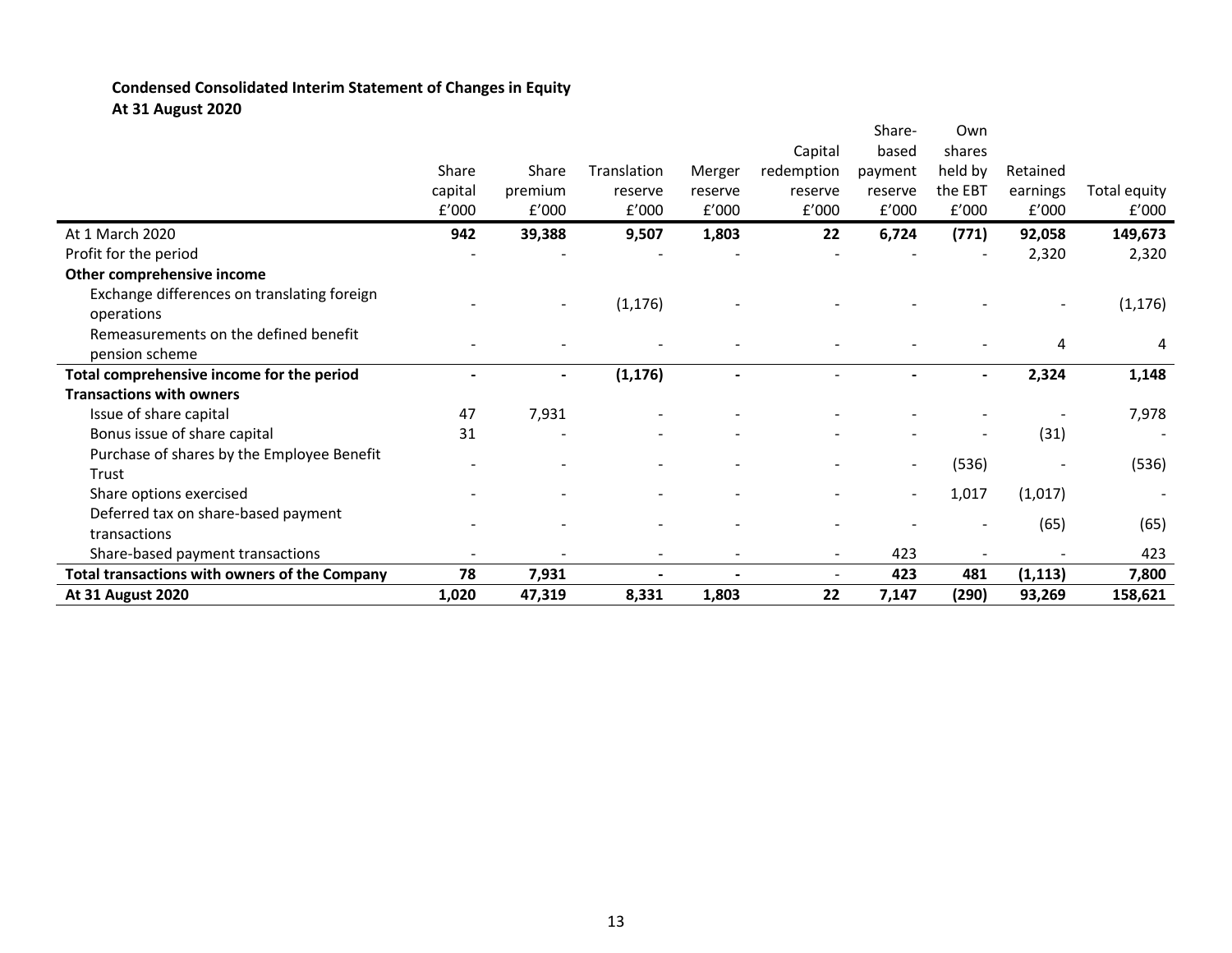|                                                      |         |                          |                          |         |            | Share-  | Own          |          |              |
|------------------------------------------------------|---------|--------------------------|--------------------------|---------|------------|---------|--------------|----------|--------------|
|                                                      |         |                          |                          |         | Capital    | based   | shares       |          |              |
|                                                      | Share   | Share                    | Translation              | Merger  | redemption | payment | held by      | Retained |              |
|                                                      | capital | premium                  | reserve                  | reserve | reserve    | reserve | the EBT      | earnings | Total equity |
|                                                      | f'000   | f'000                    | f'000                    | E'000   | E'000      | E'000   | f'000        | f'000    | £'000        |
| At 1 March 2019                                      | 942     | 39,388                   | 8,651                    | 1,803   | 22         | 6,095   | (802)        | 87,639   | 143,738      |
| Profit for the period                                |         |                          |                          |         |            |         |              | 968      | 968          |
| Other comprehensive income                           |         |                          |                          |         |            |         |              |          |              |
| Exchange differences on translating foreign          |         |                          | 3,550                    |         |            |         |              |          |              |
| operations                                           |         |                          |                          |         |            |         |              |          | 3,550        |
| Remeasurements on the defined benefit                |         |                          |                          |         |            |         |              | (112)    | (112)        |
| pension scheme                                       |         |                          |                          |         |            |         |              |          |              |
| Total comprehensive income for the period            |         | $\overline{\phantom{0}}$ | 3,550                    |         |            |         | Ξ.           | 856      | 4,406        |
| <b>Transactions with owners</b>                      |         |                          |                          |         |            |         |              |          |              |
| Dividends to equity holders of the Company           |         |                          | $\overline{\phantom{a}}$ |         |            |         |              | (5,051)  | (5,051)      |
| Share options exercised                              |         |                          |                          |         |            |         | 2            |          |              |
| Deferred tax on share-based payment                  |         |                          |                          |         |            |         |              | 14       | 14           |
| transactions                                         |         |                          |                          |         |            |         |              |          |              |
| Share-based payment transactions                     |         |                          | $\overline{\phantom{a}}$ |         | $\sim$     | 81      |              |          | 81           |
| <b>Total transactions with owners of the Company</b> |         |                          |                          |         |            | 81      | $\mathbf{2}$ | (5,037)  | (4, 954)     |
| <b>At 31 August 2019</b>                             | 942     | 39,388                   | 12,201                   | 1,803   | 22         | 6,176   | (800)        | 83,458   | 143,190      |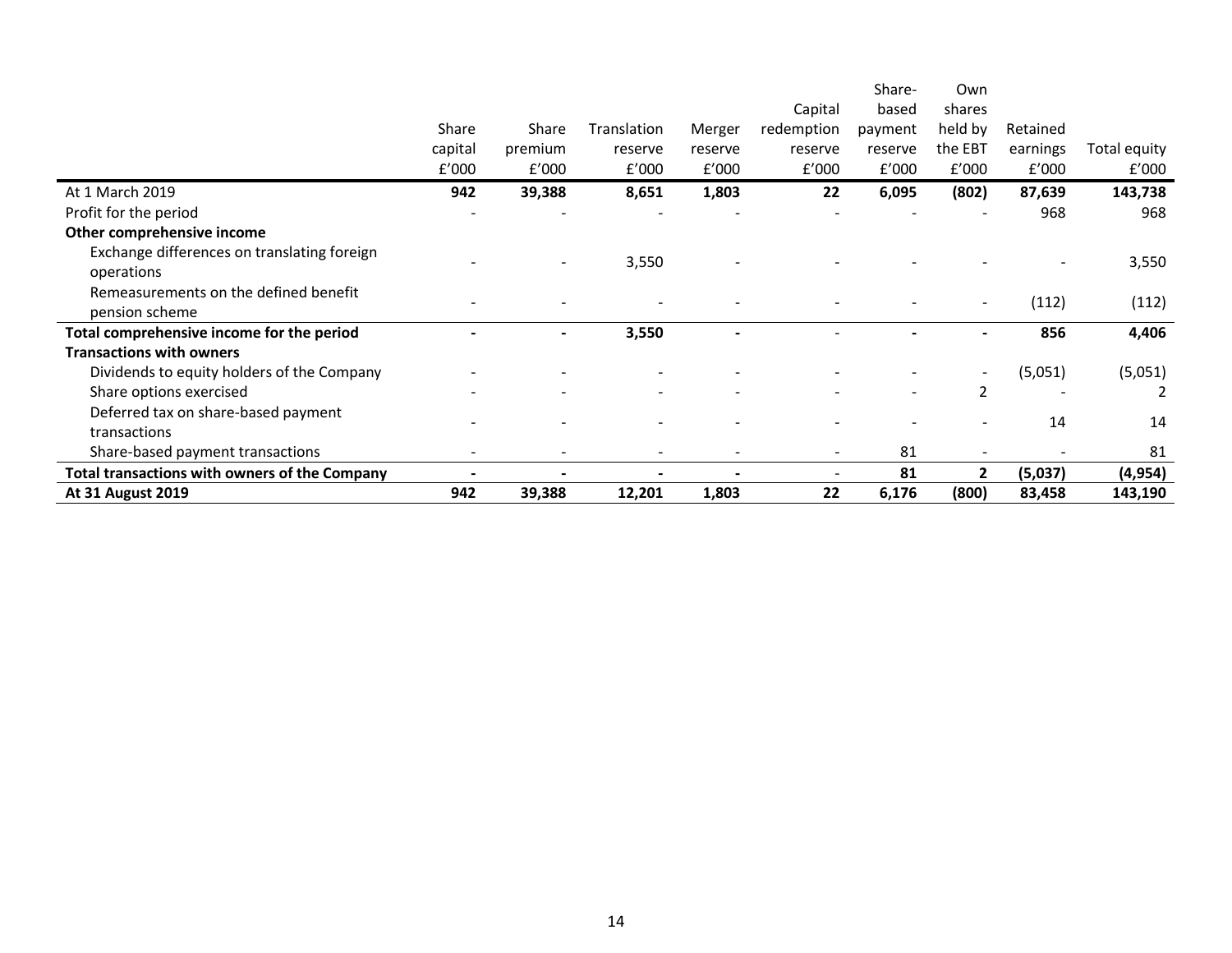|                                                      |         |         |                          |         |                          | Share-         | Own                      |          |              |
|------------------------------------------------------|---------|---------|--------------------------|---------|--------------------------|----------------|--------------------------|----------|--------------|
|                                                      |         |         |                          |         | Capital                  | based          | shares                   |          |              |
|                                                      | Share   | Share   | Translation              | Merger  | redemption               | payment        | held by                  | Retained |              |
|                                                      | capital | premium | reserve                  | reserve | reserve                  | reserve        | the EBT                  | earnings | Total equity |
|                                                      | f'000   | f'000   | f'000                    | E'000   | f'000                    | E'000          | f'000                    | £'000    | f'000        |
| At 1 March 2019                                      | 942     | 39,388  | 8,651                    | 1,803   | 22                       | 6,095          | (802)                    | 87,639   | 143,738      |
| Profit for the period                                |         |         |                          |         |                          |                |                          | 10,501   | 10,501       |
| Other comprehensive income                           |         |         |                          |         |                          |                |                          |          |              |
| Exchange differences on translating foreign          |         |         | 856                      |         |                          |                |                          |          | 856          |
| operations                                           |         |         |                          |         |                          |                |                          |          |              |
| Remeasurements on the defined benefit                |         |         |                          |         |                          |                |                          | (115)    | (115)        |
| pension scheme                                       |         |         |                          |         |                          |                |                          |          |              |
| Total comprehensive income for the period            |         |         | 856                      |         |                          |                |                          | 10,386   | 11,242       |
| <b>Transactions with owners</b>                      |         |         |                          |         |                          |                |                          |          |              |
| Dividends to equity holders of the Company           |         |         | $\overline{\phantom{a}}$ |         |                          |                |                          | (6,009)  | (6,009)      |
| Share options exercised                              |         |         |                          |         |                          | $\blacksquare$ | 31                       | (4)      | 27           |
| Deferred tax on share-based payment                  |         |         |                          |         |                          |                |                          | 46       | 46           |
| transactions                                         |         |         | $\sim$                   |         |                          |                | $\overline{\phantom{a}}$ |          |              |
| Share-based payment transactions                     |         |         | $\overline{\phantom{a}}$ |         | $\sim$                   | 629            |                          |          | 629          |
| <b>Total transactions with owners of the Company</b> |         |         |                          |         | $\overline{\phantom{a}}$ | 629            | 31                       | (5,967)  | (5, 307)     |
| At 29 February 2020                                  | 942     | 39,388  | 9,507                    | 1,803   | 22                       | 6,724          | (771)                    | 92,058   | 149,673      |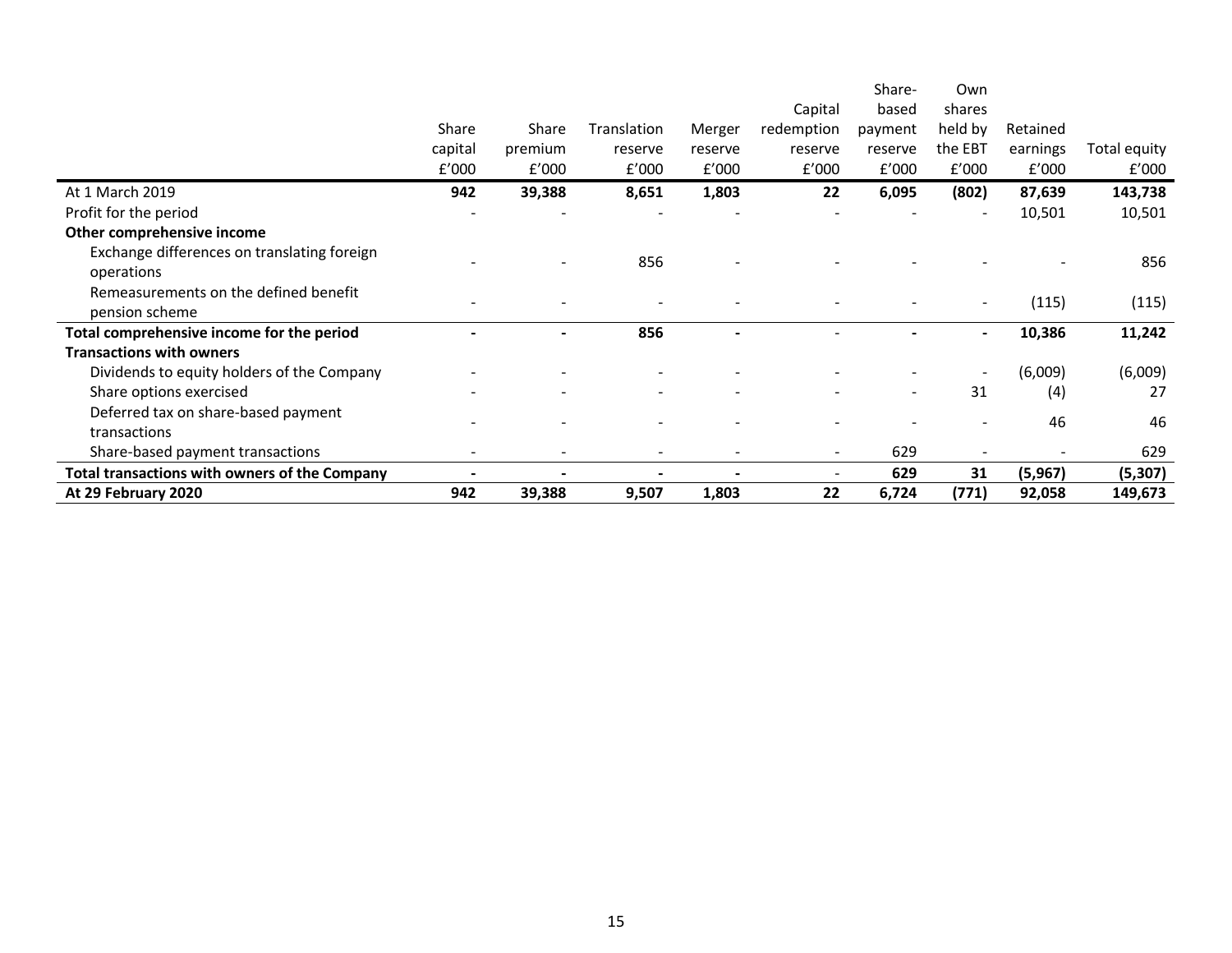# **Condensed Consolidated Interim Statement of Cash Flows For the six months ended 31 August 2020**

|                                                        | 6 months ended | 6 months ended | Year ended  |
|--------------------------------------------------------|----------------|----------------|-------------|
|                                                        | 31 August      | 31 August      | 29 February |
|                                                        | 2020           | 2019           | 2020        |
|                                                        | £'000          | E'000          | £'000       |
| Cash flows from operating activities                   |                |                |             |
|                                                        |                |                |             |
| Profit for the period                                  | 2,320          | 968            | 10,501      |
| Adjustments for:                                       |                |                |             |
| Depreciation                                           | 226            | 247            | 502         |
| Depreciation of right-of-use assets                    | 908            | 860            | 1,775       |
| Amortisation of intangible assets                      | 2,402          | 2,149          | 4,301       |
| Finance income                                         | (71)           | (75)           | (270)       |
| Finance costs                                          | 378            | 244            | 513         |
| Share of loss of joint venture                         | 39             |                | 7           |
| Share-based payment charges                            | 456            | 100            | 761         |
| Tax expense                                            | 715            | 333            | 2,728       |
|                                                        | 7,373          | 4,826          | 20,818      |
| Decrease/(increase) in inventories                     | 874            | (3, 571)       | (620)       |
| Increase in trade and other receivables                | (1,029)        | (2,638)        | (4, 385)    |
| Increase in trade and other payables                   | 2,800          | 1,310          | 2,489       |
| Cash generated from/(used in) operating activities     | 10,018         | (73)           | 18,302      |
| Income taxes paid                                      | (1, 910)       | (622)          | (1,706)     |
| Net cash generated from/(used in) operating activities | 8,108          | (695)          | 16,596      |
| Cash flows from investing activities                   |                |                |             |
| Purchase of property, plant and equipment              | (89)           | (131)          | (294)       |
| Purchases of intangible assets                         | (1, 299)       | (1, 226)       | (3, 137)    |
| Purchase of business, net of cash acquired             |                | (310)          | (310)       |
| Purchase of rights to assets                           | (1, 490)       |                | (1, 213)    |
| Purchase of share of joint venture                     |                |                | (223)       |
| Interest received                                      | 71             | 75             | 254         |
| Net cash used in investing activities                  | (2,807)        | (1, 592)       | (4, 923)    |
| Cash flows from financing activities                   |                |                |             |
| Equity dividends paid                                  |                | (5,051)        | (6,009)     |
| Purchase of shares by the Employee Benefit Trust       | (536)          |                |             |
| Proceeds from exercise of share options                |                | 2              | 27          |
| Proceeds from share issue                              | 7,978          |                |             |
| New loan advances                                      | 1,450          |                |             |
| Repayment of lease liabilities                         | (583)          | (560)          | (1,531)     |
| Lease liabilities interest paid                        | (235)          | (242)          | (492)       |
| Other interest paid                                    | (143)          | (2)            | (3)         |
| Net cash generated from/(used in) financing activities | 7,931          | (5,853)        | (8,008)     |
| Net increase/(decrease) in cash and cash equivalents   | 13,232         | (8, 140)       | 3,665       |
| Cash and cash equivalents at beginning of period       | 31,345         | 27,580         | 27,580      |
| Exchange (loss)/gain on cash and cash equivalents      | (519)          | 650            | 100         |
| Cash and cash equivalents at end of period             | 44,058         | 20,090         | 31,345      |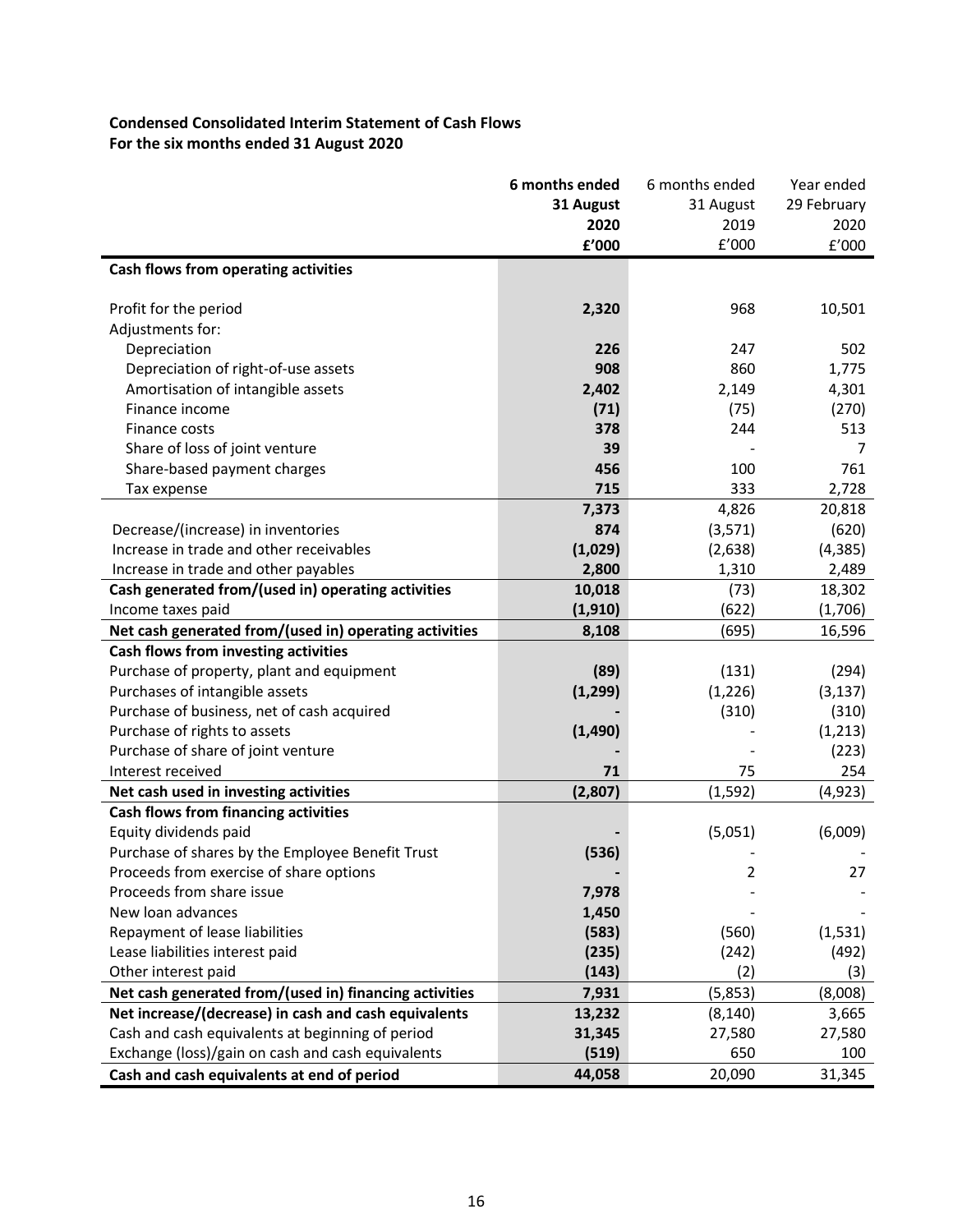### **Notes to the Condensed Consolidated Interim Financial Statements**

## **1. Reporting entity**

Bloomsbury Publishing Plc (the "Company") is a Company domiciled in the United Kingdom. The condensed consolidated interim financial statements of the Company as at and for the six months ended 31 August 2020 comprise the Company and its subsidiaries (together referred to as the "Group"). The Group is primarily involved in the publication of books and other related services.

# **2. Significant accounting policies**

## **a) Basis of preparation**

These condensed consolidated interim financial statements have been prepared in accordance with International Accounting Standard ("IAS") 34 'Interim Financial Reporting' as adopted by the European Union ("EU"). They are unaudited and do not constitute statutory accounts. Selected explanatory notes are included to explain events and transactions that are significant to an understanding of the changes in financial position and performance of the Group since the last annual consolidated financial statements as at and for the year ended 29 February 2020.

Except as described below, the condensed set of financial statements have been prepared on a consistent basis with the financial statements for the year ended 29 February 2020 and should be read in conjunction with the Annual Report 2020. The annual consolidated financial statements of the Group are prepared in accordance with International Financial Reporting Standards ("IFRS") and International Financial Reporting Interpretations Committee ("IFRIC") pronouncements as adopted by the EU. The 2020 Annual Report refers to other new standards effective from 1 March 2020. None of these standards have had a material impact in these financial statements.

The comparative financial information for the year ended 29 February 2020 does not constitute statutory accounts for that financial year. This information was extracted from the statutory accounts for the year ended 29 February 2020, a copy of which has been delivered to the Registrar of Companies. The auditor's report on those accounts was unqualified and did not include a reference to any matters to which the auditor drew attention by way of emphasis of matter and did not contain a statement under section 498(2) or (3) of the Companies Act 2006.

The condensed consolidated interim financial statements were approved and authorised for issue by the Board of Directors on 27 October 2020.

## **b) Going concern**

The Directors are confident that the Group has adequate resources to continue in operational existence and will have sufficient funds to meet its liabilities as they fall due for at least 12 months from the date of approval of the condensed consolidated interim financial statements and therefore have prepared the condensed consolidated interim financial statements on a going concern basis. The factors taken into account in developing this expectation include the level of cash within the business, the Group's bank facilities, continuing sources of revenue and principal risks including the impact of coronavirus.

The Board has modelled a severe but plausible pessimistic downside scenario, including the continued impact of coronavirus. This assumes:

• Print sales drop by 25% due to continued uncertainty in the retail sector and economic pressure;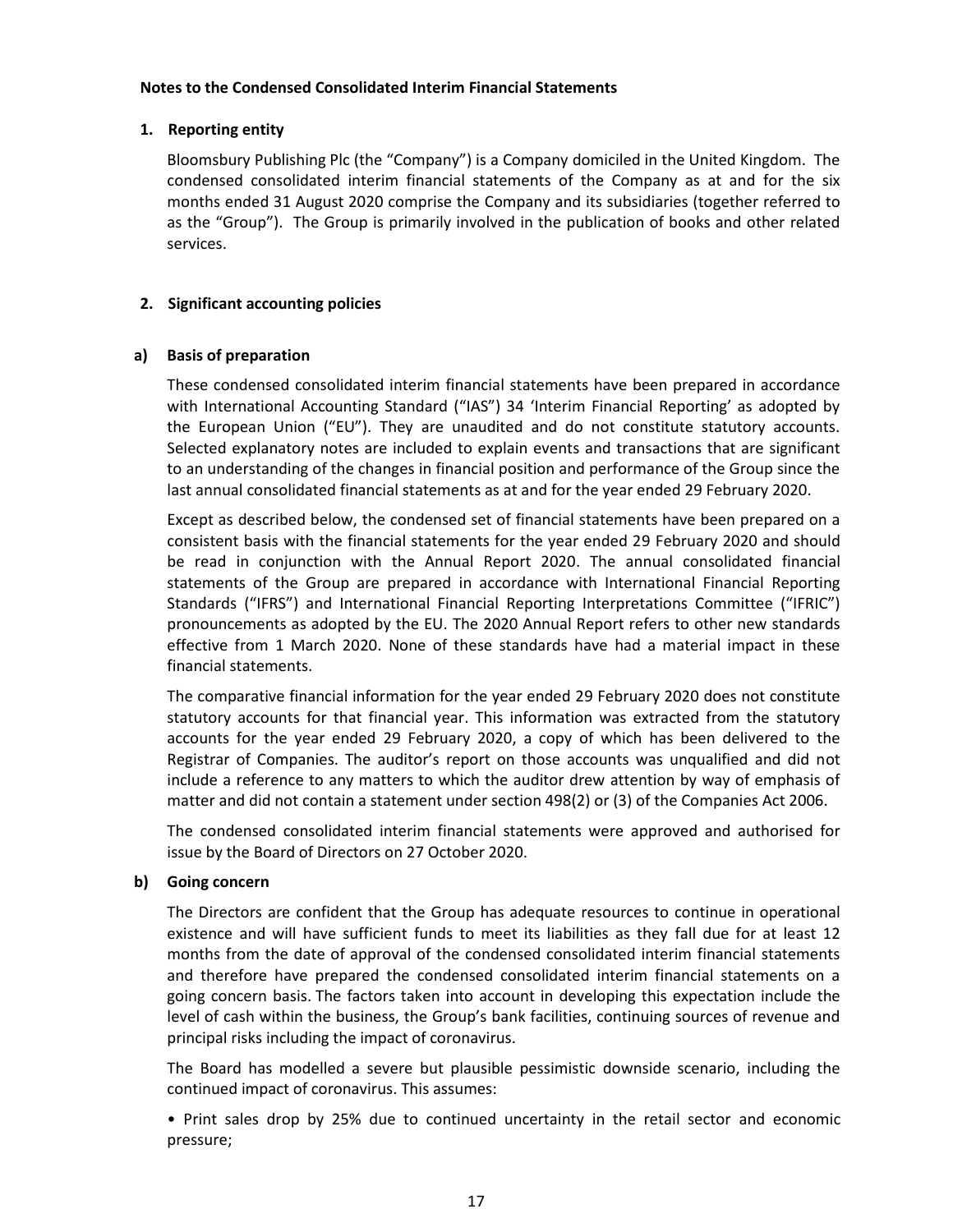- Digital sales 5% lower due to economic pressure; and
- Downside assumptions about extended debtor days to February 2022.

Under this severe but plausible downside scenario, the Group has sufficient liquidity to be able to manage these downside assumptions. This process supports the view that for the period to 28 February 2022, the Group is expected to be able to operate within the level of its current financing and meet its covenant requirements.

The Group's bank facilities consist of a £8 million to £12 million committed revolving loan facility (amount dependent on time during the year to match Bloomsbury's cash flow cycle) which expires in May 2022 and an uncommitted incremental term loan facility of up to £6 million. At 31 August 2020, the Group had not drawn the facility.

### **c) Uses of estimates and judgments**

The preparation of condensed consolidated interim financial statements requires management to make judgments, estimates and assumptions that affect the application of accounting policies and the reported amounts of assets liabilities, income and expenses. Actual results may differ from these estimates. Critical judgments and areas where the use of estimates is significant are set out in the 2020 Annual Report.

## **3. Segmental analysis**

The Group is comprised of two worldwide publishing divisions: Consumer and Non-Consumer, reflecting the core customers for our different operations. The Consumer division is further split out into two operating segments: Children's Trade and Adult Trade. Non-Consumer is split between two operating segments: Academic & Professional and Special Interest.

Each reportable segment represents a cash-generating unit for the purpose of impairment testing. We have allocated goodwill between reportable segments.

These divisions are the basis on which the Group primarily reports its segment information. Segments derive their revenue from book publishing, sale of publishing and distribution rights, management and other publishing services. The analysis by segment is shown below: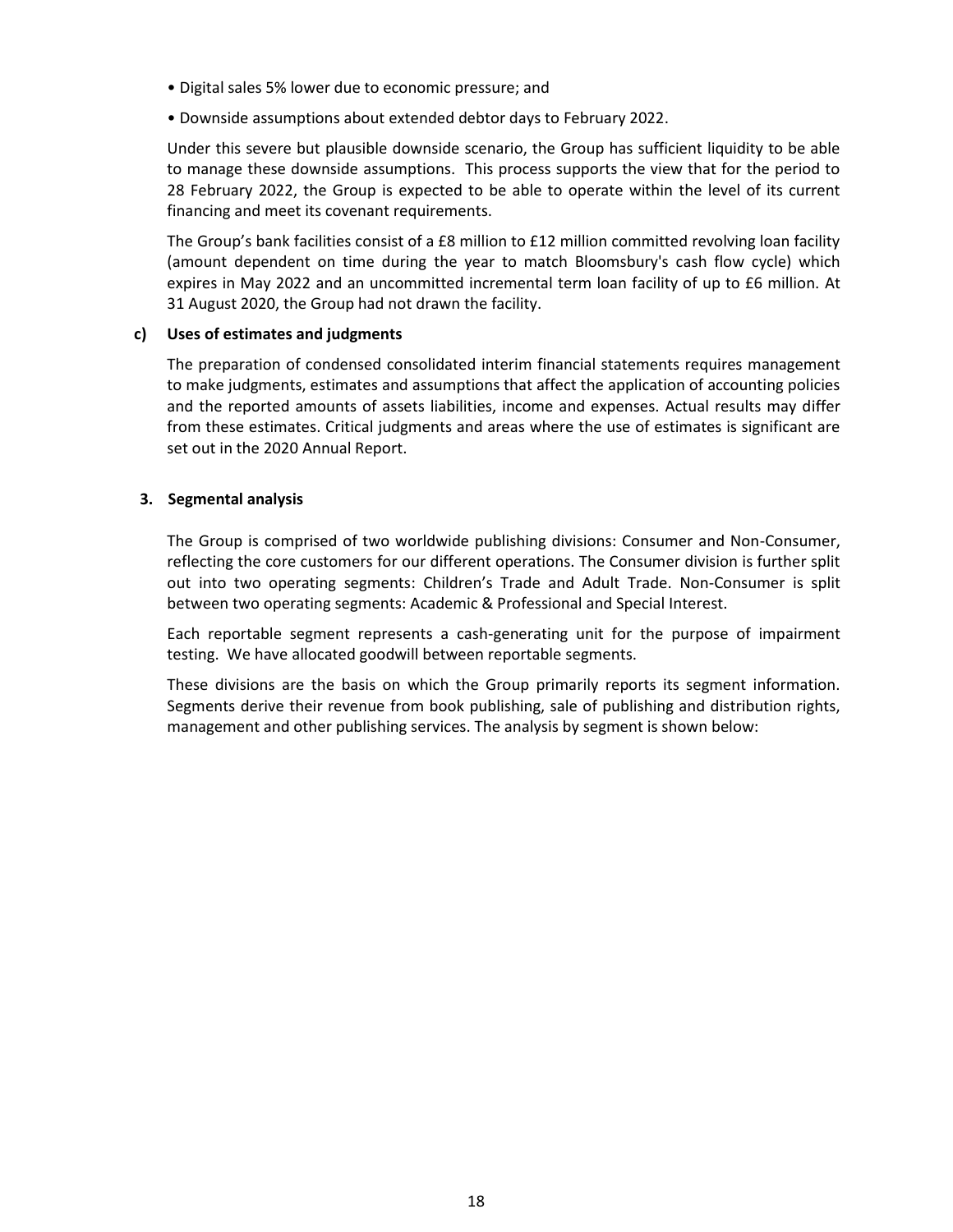|                                                    | Children's | Adult   | Consumer  | Academic &   | Special  | Non-      | Unallocated              | Total     |
|----------------------------------------------------|------------|---------|-----------|--------------|----------|-----------|--------------------------|-----------|
|                                                    | Trade      | Trade   |           | Professional | Interest | Consumer  |                          |           |
| Six months ended 31 August 2020                    | £'000      | E'000   | f'000     | f'000        | E'000    | f'000     | E'000                    | f'000     |
| <b>External revenue</b>                            | 29,767     | 18,836  | 48,603    | 20,083       | 9,601    | 29,684    | $\blacksquare$           | 78,287    |
| Cost of sales                                      | (16,002)   | (9,205) | (25, 207) | (7,014)      | (4,830)  | (11, 844) | $\overline{\phantom{a}}$ | (37,051)  |
| <b>Gross profit</b>                                | 13,765     | 9,631   | 23,396    | 13,069       | 4,771    | 17,840    | ۰                        | 41,236    |
| Marketing and distribution costs                   | (3,824)    | (2,647) | (6, 471)  | (1, 945)     | (1, 426) | (3, 371)  | $\overline{\phantom{a}}$ | (9,842)   |
| <b>Contribution before administrative expenses</b> | 9,941      | 6,984   | 16,925    | 11,124       | 3,345    | 14,469    | $\blacksquare$           | 31,394    |
| Administrative expenses excluding highlighted      | (8, 212)   | (5,887) | (14,099)  | (9, 273)     | (3,640)  | (12, 913) | $\overline{\phantom{a}}$ | (27, 012) |
| items                                              |            |         |           |              |          |           |                          |           |
| Share of joint venture                             |            |         |           |              |          |           | (39)                     | (39)      |
| Operating profit/(loss) before highlighted items   | 1,729      | 1,097   | 2,826     | 1,851        | (295)    | 1,556     | (39)                     | 4,343     |
| Amortisation of acquired intangible assets         |            | (9)     | (9)       | (767)        | (107)    | (874)     |                          | (883)     |
| Other highlighted items                            |            |         |           |              |          |           | (118)                    | (118)     |
| <b>Operating profit /(loss)</b>                    | 1,729      | 1,088   | 2,817     | 1,084        | (402)    | 682       | (157)                    | 3,342     |
| Finance income                                     |            |         |           | 26           |          | 26        | 45                       | 71        |
| Finance costs                                      | (51)       | (43)    | (94)      | (98)         | (42)     | (140)     | (144)                    | (378)     |
| Profit/(loss) before taxation and highlighted      | 1,678      | 1,054   | 2,732     | 1,779        | (337)    | 1,442     | (138)                    | 4,036     |
| items                                              |            |         |           |              |          |           |                          |           |
| Amortisation of acquired intangible assets         |            | (9)     | (9)       | (767)        | (107)    | (874)     |                          | (883)     |
| Other highlighted items                            |            |         |           |              |          |           | (118)                    | (118)     |
| Profit/(loss) before taxation                      | 1,678      | 1,045   | 2,723     | 1,012        | (444)    | 568       | (256)                    | 3,035     |
| Taxation                                           |            |         |           |              |          |           | (715)                    | (715)     |
| Profit/(loss) for the period                       | 1,678      | 1,045   | 2,723     | 1,012        | (444)    | 568       | (971)                    | 2,320     |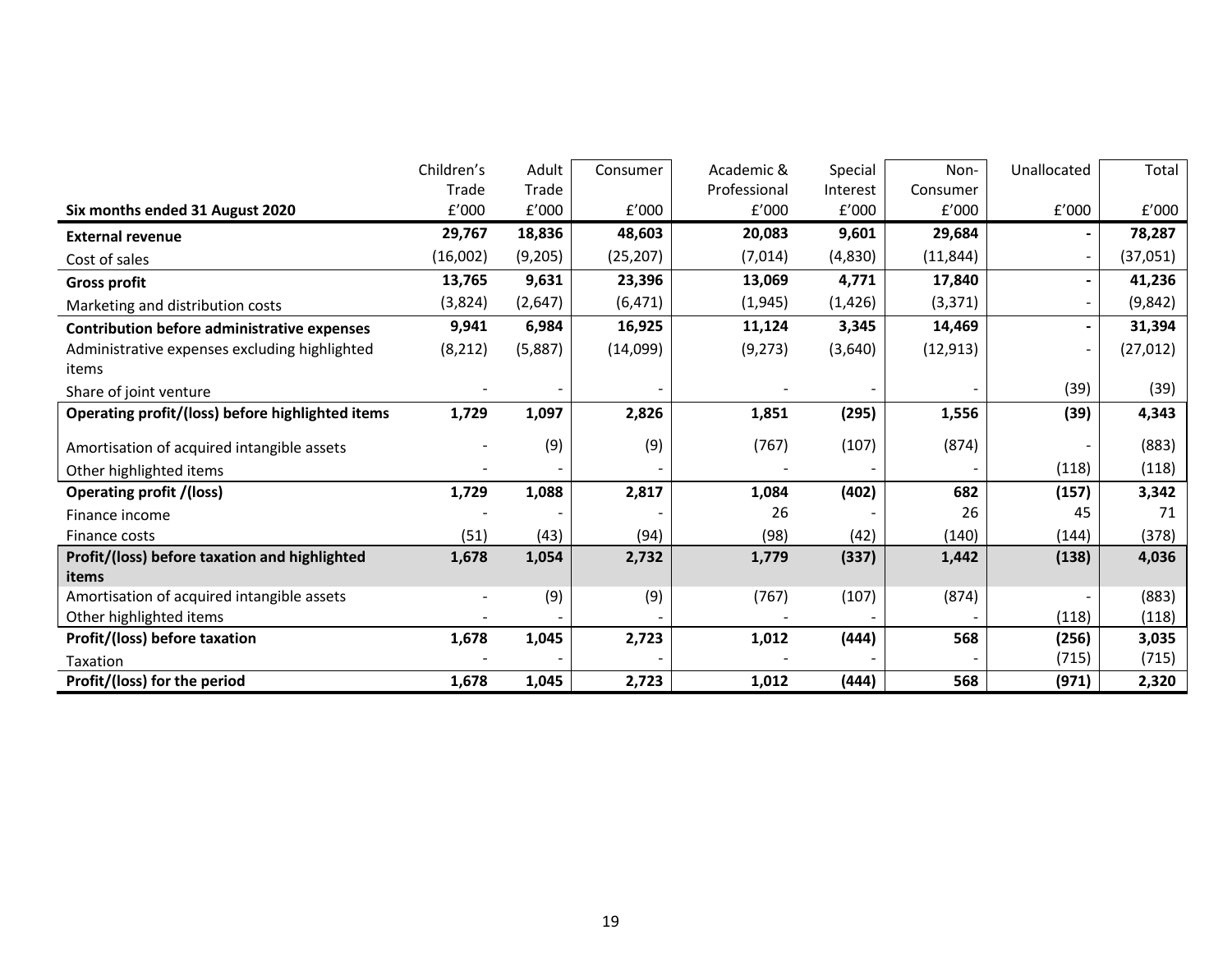|                                                    | Children's               | Adult    | Consumer  | Academic &                | Special               | Non-      | Unallocated                  | Total     |
|----------------------------------------------------|--------------------------|----------|-----------|---------------------------|-----------------------|-----------|------------------------------|-----------|
|                                                    | Trade                    | Trade    |           | Professional <sup>1</sup> | Interest <sup>1</sup> | Consumer  |                              |           |
| Six months ended 31 August 2019                    | £'000                    | £'000    | £'000     | f'000                     | £'000                 | E'000     | E'000                        | E'000     |
| <b>External revenue</b>                            | 25,280                   | 16,187   | 41,467    | 19,866                    | 10,008                | 29,874    | -                            | 71,341    |
| Cost of sales                                      | (13,981)                 | (8,913)  | (22, 894) | (6, 521)                  | (5,097)               | (11, 618) | $\qquad \qquad \blacksquare$ | (34, 512) |
| <b>Gross profit</b>                                | 11,299                   | 7,274    | 18,573    | 13,345                    | 4,911                 | 18,256    | $\blacksquare$               | 36,829    |
| Marketing and distribution costs                   | (3,665)                  | (2,600)  | (6, 265)  | (2, 179)                  | (1, 335)              | (3, 514)  | $\overline{\phantom{a}}$     | (9, 779)  |
| <b>Contribution before administrative expenses</b> | 7,634                    | 4,674    | 12,308    | 11,166                    | 3,576                 | 14,742    | $\blacksquare$               | 27,050    |
| Administrative expenses excluding highlighted      | (6, 753)                 | (4, 768) | (11, 521) | (9, 297)                  | (3, 548)              | (12, 845) | $\blacksquare$               | (24, 366) |
| items                                              |                          |          |           |                           |                       |           |                              |           |
| Operating profit/(loss) before highlighted items   | 881                      | (94)     | 787       | 1,869                     | 28                    | 1,897     |                              | 2,684     |
| Amortisation of acquired intangible assets         |                          | (9)      | (9)       | (748)                     | (107)                 | (855)     |                              | (864)     |
| Other highlighted items                            |                          |          |           |                           |                       |           | (350)                        | (350)     |
| <b>Operating profit /(loss)</b>                    | 881                      | (103)    | 778       | 1,121                     | (79)                  | 1,042     | (350)                        | 1,470     |
| Finance income                                     |                          |          |           | 33                        |                       | 33        | 42                           | 75        |
| Finance costs                                      | (89)                     | (49)     | (138)     | (71)                      | (33)                  | (104)     | (2)                          | (244)     |
| Profit/(loss) before taxation and highlighted      | 792                      | (143)    | 649       | 1,831                     | (5)                   | 1,826     | 40                           | 2,515     |
| items                                              |                          |          |           |                           |                       |           |                              |           |
| Amortisation of acquired intangible assets         | $\overline{\phantom{a}}$ | (9)      | (9)       | (748)                     | (107)                 | (855)     |                              | (864)     |
| Other highlighted items                            |                          |          |           |                           |                       |           | (350)                        | (350)     |
| Profit/(loss) before taxation                      | 792                      | (152)    | 640       | 1,083                     | (112)                 | 971       | (310)                        | 1,301     |
| Taxation                                           |                          |          |           |                           |                       |           | (333)                        | (333)     |
| Profit/(loss) for the period                       | 792                      | (152)    | 640       | 1,083                     | (112)                 | 971       | (643)                        | 968       |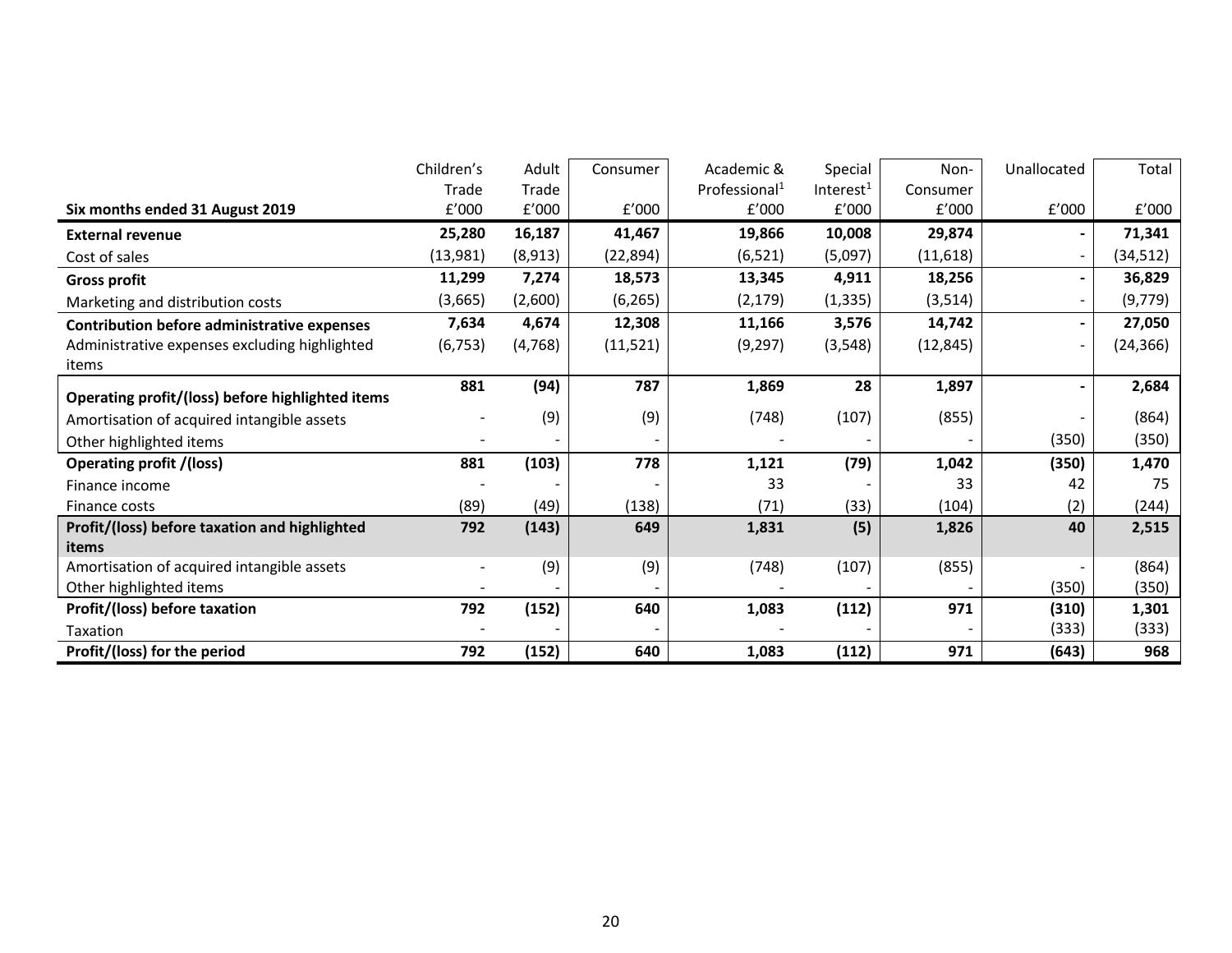|                                                    | Children's | Adult     | Consumer  | Academic &                | Special               | Non-      | Unallocated    | Total     |
|----------------------------------------------------|------------|-----------|-----------|---------------------------|-----------------------|-----------|----------------|-----------|
|                                                    | Trade      | Trade     |           | Professional <sup>1</sup> | Interest <sup>1</sup> | Consumer  |                |           |
| Year ended 29 February 2020                        | E'000      | f'000     | E'000     | E'000                     | f'000                 | f'000     | f'000          | E'000     |
| <b>External revenue</b>                            | 59,354     | 37,416    | 96,770    | 43,123                    | 22,879                | 66,002    | $\blacksquare$ | 162,772   |
| Cost of sales                                      | (30,840)   | (19,627)  | (50, 467) | (13,606)                  | (10, 905)             | (24, 511) | Ξ.             | (74,978)  |
| <b>Gross profit</b>                                | 28,514     | 17,789    | 46,303    | 29,517                    | 11,974                | 41,491    | $\blacksquare$ | 87,794    |
| Marketing and distribution costs                   | (8, 269)   | (5,619)   | (13,888)  | (4,636)                   | (2,849)               | (7, 485)  | Ξ.             | (21, 373) |
| <b>Contribution before administrative expenses</b> | 20,245     | 12,170    | 32,415    | 24,881                    | 9,125                 | 34,006    | $\blacksquare$ | 66,421    |
| Administrative expenses excluding highlighted      | (12, 845)  | (10, 503) | (23, 348) | (19, 975)                 | (7, 151)              | (27, 126) | ۰.             | (50, 474) |
| items                                              |            |           |           |                           |                       |           |                |           |
| <b>Operating profit/(loss) before highlighted</b>  | 7,400      | 1,667     | 9,067     | 4,906                     | 1,974                 | 6,880     |                | 15,947    |
| items                                              |            |           |           |                           |                       |           |                |           |
| Amortisation of acquired intangible assets         |            | (18)      | (18)      | (1, 504)                  | (214)                 | (1,718)   |                | (1,736)   |
| Other highlighted items                            |            |           |           |                           |                       |           | (739)          | (739)     |
| <b>Operating profit /(loss)</b>                    | 7,400      | 1,649     | 9,049     | 3,402                     | 1,760                 | 5,162     | (739)          | 13,472    |
| Finance income                                     |            |           |           | 116                       |                       | 116       | 154            | 270       |
| Finance costs                                      | (110)      | (94)      | (204)     | (201)                     | (88)                  | (289)     | (20)           | (513)     |
| Profit/(loss) before taxation and highlighted      | 7,290      | 1,573     | 8,863     | 4,821                     | 1,886                 | 6,707     | 134            | 15,704    |
| items                                              |            |           |           |                           |                       |           |                |           |
| Amortisation of acquired intangible assets         |            | (18)      | (18)      | (1, 504)                  | (214)                 | (1,718)   |                | (1,736)   |
| Other highlighted items                            |            |           |           |                           |                       |           | (739)          | (739)     |
| Profit/(loss) before taxation                      | 7,290      | 1,555     | 8,845     | 3,317                     | 1,672                 | 4,989     | (605)          | 13,229    |
| Taxation                                           |            |           |           |                           |                       |           | (2,728)        | (2,728)   |
| Profit/(loss) for the year                         | 7,290      | 1,555     | 8,845     | 3,317                     | 1,672                 | 4,989     | (3,333)        | 10,501    |

<sup>1</sup>The Content Services division has been moved into the Special Interest Division; digital projects moved to the Academic & Professional division.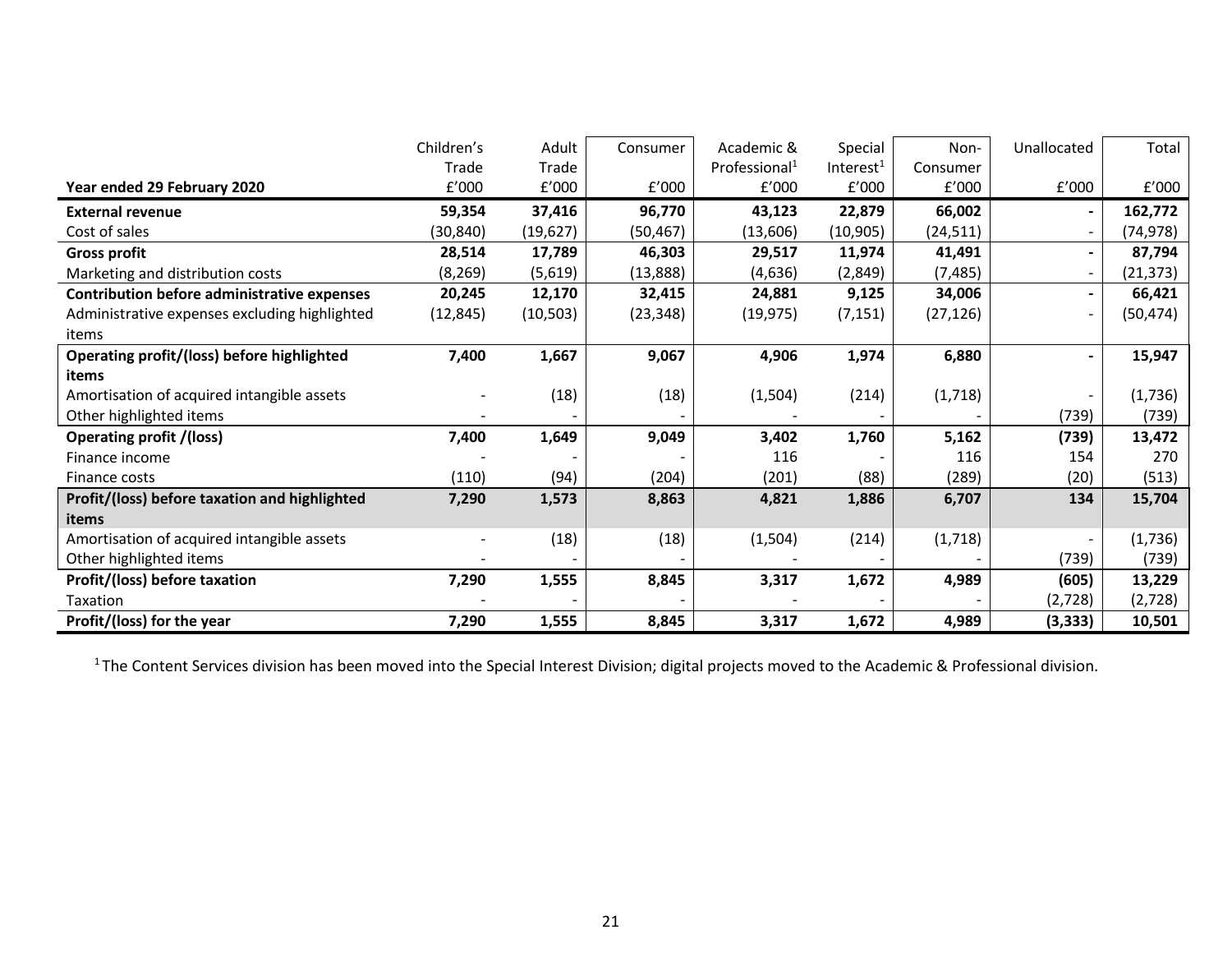|                                              | Children's | Adult | Consumer | Academic &   | Special  | Non-     | Unallocated              | Total |
|----------------------------------------------|------------|-------|----------|--------------|----------|----------|--------------------------|-------|
|                                              | Trade      | Trade |          | Professional | Interest | Consumer |                          |       |
| Six months ended 31 August 2020              | E'000      | f'000 | f'000    | f'000        | f'000    | E'000    | f'000                    | f'000 |
| Operating profit / (loss) before highlighted | 1,729      | 1,097 | 2,826    | 1,851        | (295)    | 1,556    | (39)                     | 4,343 |
| items                                        |            |       |          |              |          |          |                          |       |
| Depreciation                                 | 303        | 228   | 531      | 411          | 192      | 603      | $\overline{\phantom{0}}$ | 1,134 |
| Amortisation of internally generated         | 228        | 166   | 394      | 988          | 137      | 1,125    |                          | 1,519 |
| intangibles                                  |            |       |          |              |          |          |                          |       |
| <b>EBITDA before highlighted items</b>       | 2,260      | 1,491 | 3,751    | 3,250        | 34       | 3,284    | (39)                     | 6,996 |

|                                              | Children's | Adult | Consumer | Academic &                | Special      | Non-     | Unallocated              | Total |
|----------------------------------------------|------------|-------|----------|---------------------------|--------------|----------|--------------------------|-------|
|                                              | Trade      | Trade |          | Professional <sup>1</sup> | Interest $1$ | Consumer |                          |       |
| Six months ended 31 August 2019              | f'000      | E'000 | f'000    | f'000                     | E'000        | f'000    | f'000                    | f'000 |
| Operating profit / (loss) before highlighted | 881        | (94)  | 787      | 1,869                     | 28           | 1,897    | $\overline{\phantom{0}}$ | 2,684 |
| items                                        |            |       |          |                           |              |          |                          |       |
| Depreciation                                 | 387        | 253   | 640      | 319                       | 148          | 467      | $\overline{\phantom{a}}$ | 1,107 |
| Amortisation of internally generated         | 186        | 95    | 281      | 909                       | 95           | 1,004    |                          | 1,285 |
| intangibles                                  |            |       |          |                           |              |          |                          |       |
| <b>EBITDA before highlighted items</b>       | 1,454      | 254   | 1,708    | 3,097                     | 271          | 3,368    |                          | 5,076 |

|                                              | Children's | Adult | Consumer | Academic &                | Special               | Non-     | Unallocated    | Total  |
|----------------------------------------------|------------|-------|----------|---------------------------|-----------------------|----------|----------------|--------|
|                                              | Trade      | Trade |          | Professional <sup>1</sup> | Interest <sup>1</sup> | Consumer |                |        |
| Year ended 29 February 2020                  | f'000      | f'000 | f'000    | f'000                     | f'000                 | E'000    | f'000          | £'000  |
| Operating profit / (loss) before highlighted | 7,400      | 1,667 | 9,067    | 4,906                     | 1,974                 | 6,880    | $\blacksquare$ | 15,947 |
| items                                        |            |       |          |                           |                       |          |                |        |
| Depreciation                                 | 821        | 515   | 1,336    | 626                       | 315                   | 941      | -              | 2,277  |
| Amortisation of internally generated         | 360        | 210   | 570      | 1,817                     | 178                   | 1,995    | -              | 2,565  |
| intangibles                                  |            |       |          |                           |                       |          |                |        |
| <b>EBITDA before highlighted items</b>       | 8,581      | 2,392 | 10,973   | 7,349                     | 2,467                 | 9,816    |                | 20,789 |

 $1$ The Content Services division has been moved into the Special Interest Division; digital projects moved to the Academic & Professional division.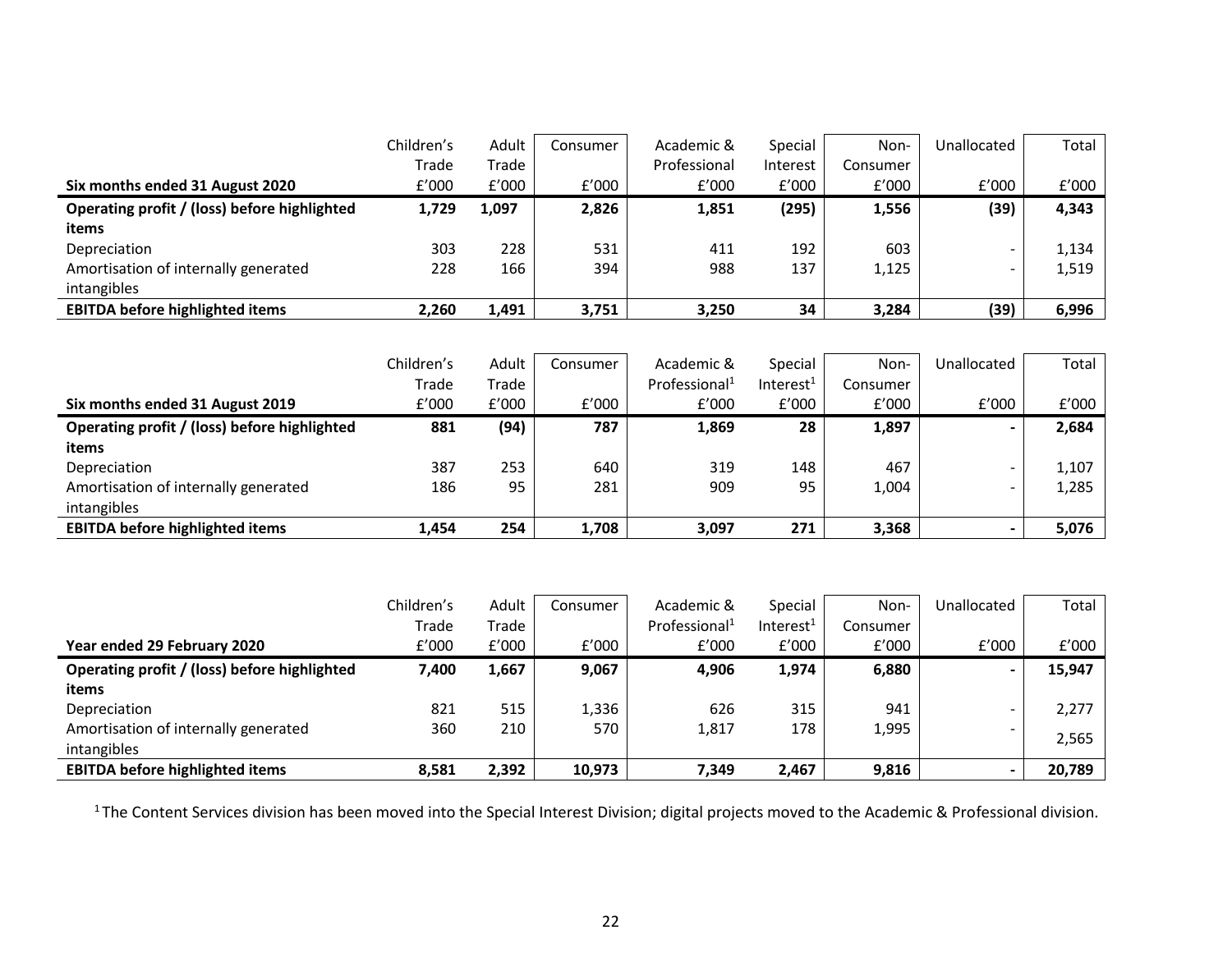#### **External revenue by product type**

|                     | Six months | Six months | Year        |
|---------------------|------------|------------|-------------|
|                     | ended      | ended      | ended       |
|                     | 31 August  | 31 August  | 29 February |
|                     | 2020       | 2019       | 2020        |
|                     | £'000      | E'000      | f'000       |
| Print               | 57,687     | 56,609     | 129,115     |
| Digital             | 17,625     | 11,264     | 24,135      |
| Rights and services | 2,975      | 3,468      | 9,522       |
| <b>Total</b>        | 78,287     | 71,341     | 162,772     |

Rights and services revenue includes revenue from copyright and trademark licences, management contracts, advertising and publishing services.

| <b>Total assets</b>     | 31 August<br>2020 | 31 August<br>2019 <sup>1</sup> | 29 February<br>2020 |
|-------------------------|-------------------|--------------------------------|---------------------|
|                         | £'000             | f'000                          | f'000               |
| Children's Trade        | 9,312             | 13,086                         | 11,016              |
| <b>Adult Trade</b>      | 7,469             | 7,782                          | 6,747               |
| Academic & Professional | 59,109            | 59,210                         | 59,128              |
| Special Interest        | 13,800            | 14,479                         | 13,492              |
| Unallocated             | 151,859           | 128,287                        | 139,357             |
| <b>Total assets</b>     | 241.549           | 222.844                        | 229,740             |

Unallocated primarily represents centrally held assets including system development, property, plant and equipment, receivables and cash.

 $1$  The Content Services division has been moved into the Special Interest Division; digital projects moved to the Academic & Professional division.

## **4. Highlighted items**

|                                            | Six months | Six months | Year        |
|--------------------------------------------|------------|------------|-------------|
|                                            | ended      | ended      | ended       |
|                                            | 31 August  | 31 August  | 29 February |
|                                            | 2020       | 2019       | 2020        |
|                                            | f'000      | f'000      | £'000       |
|                                            |            |            |             |
| Legal and other professional fees          | 87         | 350        | 461         |
| Coronavirus onerous costs                  |            |            | 180         |
| Restructuring costs                        | 31         |            | 98          |
| Other highlighted items                    | 118        | 350        | 739         |
| Amortisation of acquired intangible assets | 883        | 864        | 1,736       |
| <b>Total highlighted items</b>             | 1,001      | 1,214      | 2,475       |

Highlighted items charged to operating profit comprise significant non-cash charges and the cost of major one-off initiatives, which are highlighted in the income statement because, in the opinion of the Directors, separate disclosure is helpful in understanding the underlying performance of the business and future profitability of the business.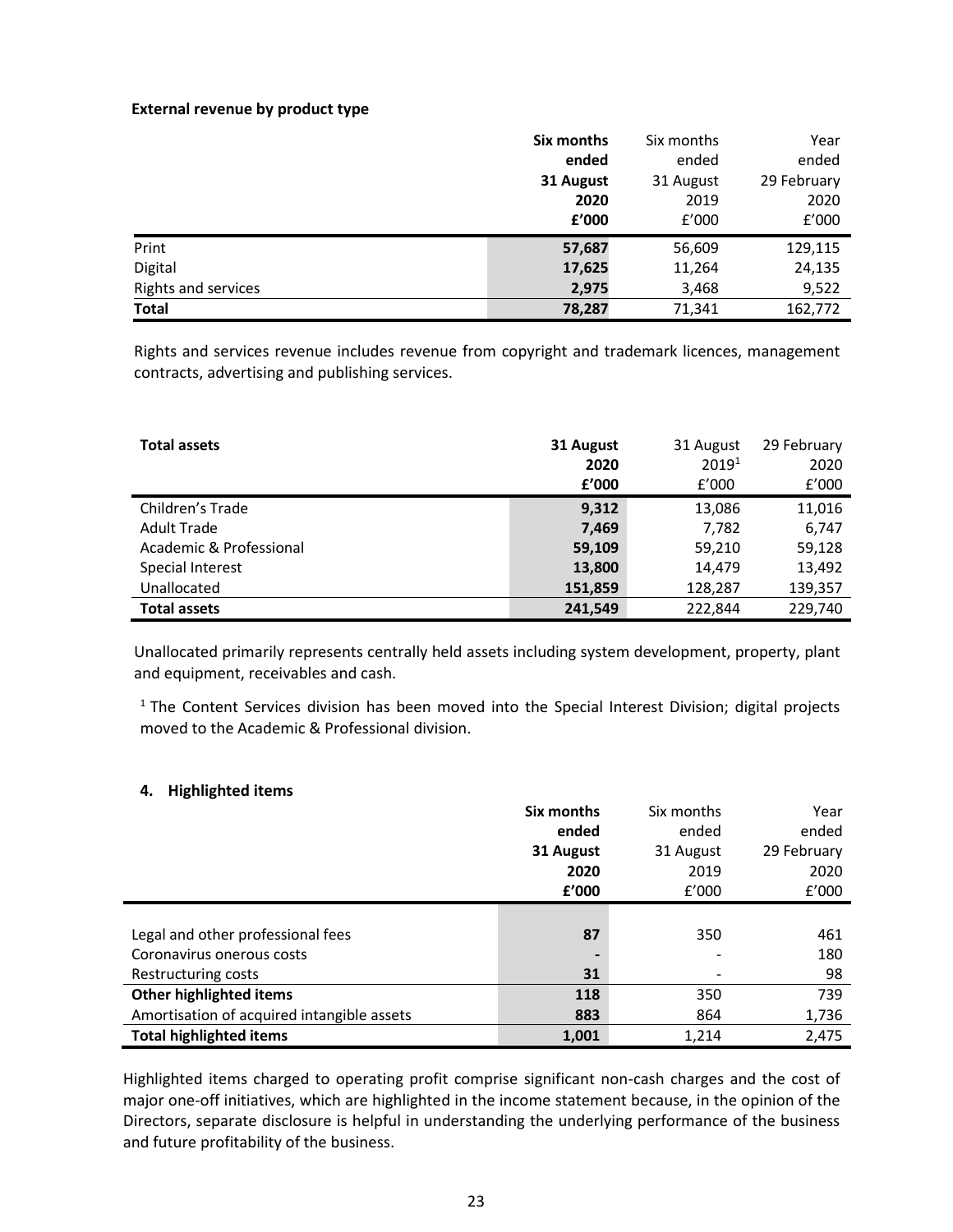For the six months ended 31 August 2020 legal and other professional fees of £87,000 were incurred as a result of the Zed Books acquisition (six months ended 31 August 2019: £350,000 and year ended 29 February 2020: £461,000 has been incurred as a result of the Group's acquisition of rights, primarily that of Oberon Books Limited and the joint venture; Beijing CYP & Gakken Education Development Co., Ltd).

For the six months ended 31 August 2020, restructuring costs of £31,000 were incurred as a result of the acquisition of Oberon Books Limited and Zed Books (year ended 29 February 2020 restructuring costs of £98,000 relate to the acquisition of Oberon Books Limited and I.B. Tauris & Co. Limited).

For the year ended 29 February 2020, Coronavirus onerous costs of £180,000 are irrecoverable costs crystallised in the year associated with book fairs and conferences that were cancelled due to the coronavirus.

### **5. Dividends**

|                                          | Six months     | Six months | Year        |
|------------------------------------------|----------------|------------|-------------|
|                                          | ended          | ended      | ended       |
|                                          | 31 August      | 31 August  | 29 February |
|                                          | 2020           | 2019       | 2020        |
|                                          | £'000          | f'000      | f'000       |
| Amounts paid in the period               |                |            |             |
| Prior period final dividend              |                | 5,051      | 5,051       |
| Interim dividend                         | $\blacksquare$ |            | 958         |
| Total dividend payments in the period    |                | 5,051      | 6,009       |
| Amounts arising in respect of the period |                |            |             |
| Interim dividend for the period          | 1,045          | 958        | 958         |
| Final dividend for the year              |                |            |             |
| <b>Total dividend for the period</b>     | 1,045          | 958        | 958         |

The proposed interim dividend of 1.28 pence per ordinary share will be paid to the equity Shareholders on 4 December 2020 to Shareholders registered at close of business on 6 November 2020.

For the year ended 29 February 2020, Bloomsbury made a bonus issue to Shareholders in lieu of, and with a value equivalent to, its proposed final cash dividend of 6.89 pence per ordinary share.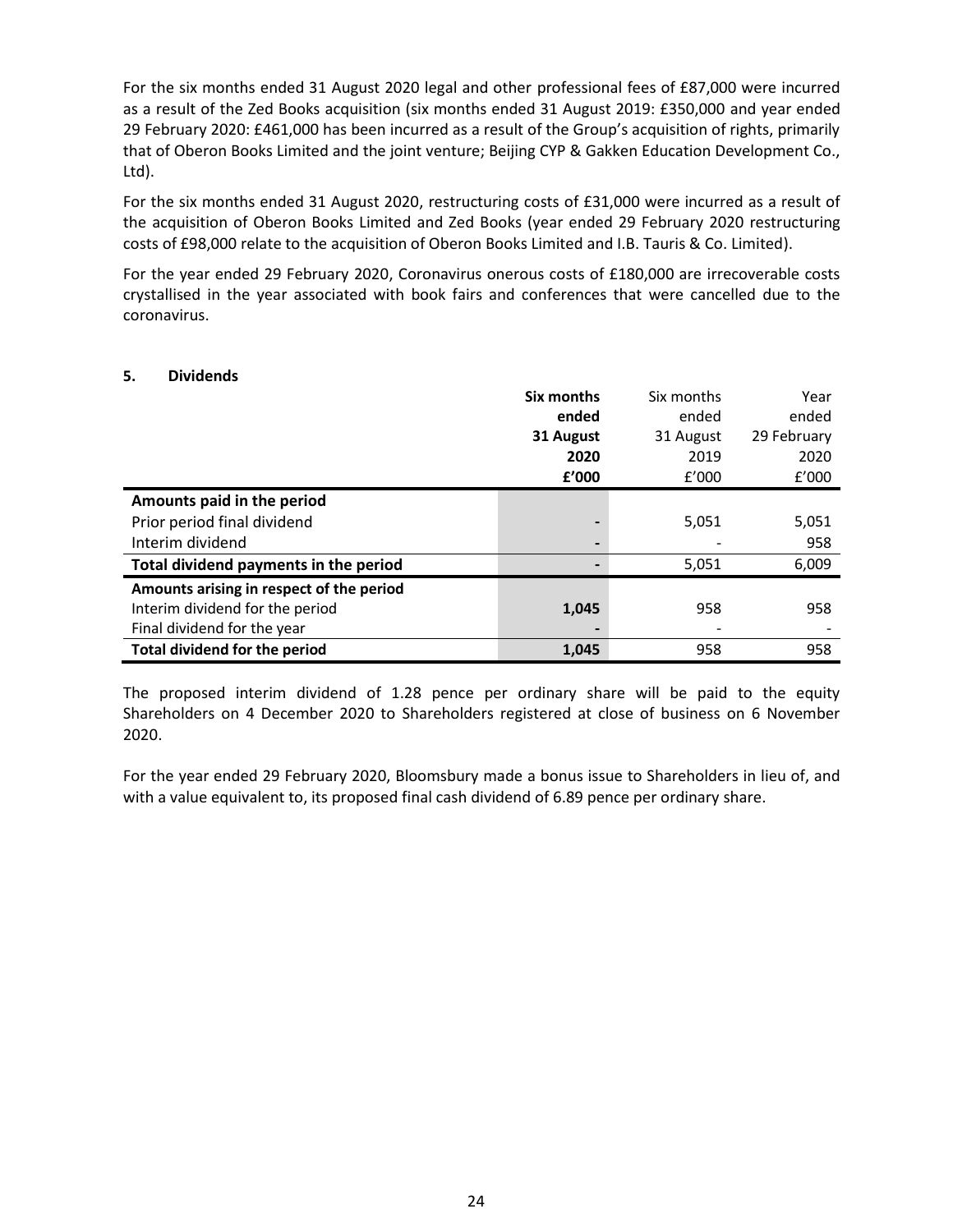## **6. Earnings per share**

The basic earnings per share for the six months ended 31 August 2020 is calculated using a weighted average number of Ordinary Shares in issue of 80,190,832 (31 August 2019: 77,343,137 and 29 February 2020: 77,345,922) after deducting shares held by the Employee Benefit Trust.

The diluted earnings per share is calculated by adjusting the weighted average number of Ordinary Shares to take account of all dilutive potential Ordinary Shares, which are in respect of unexercised share options and the performance share plan.

|                                            | 6 months ended | 6 months ended | Year ended  |
|--------------------------------------------|----------------|----------------|-------------|
|                                            | 31 August      | 31 August      | 29 February |
|                                            | 2020           | 2019           | 2020        |
|                                            | <b>Number</b>  | Number         | Number      |
|                                            |                | restated*      | restated*   |
| Weighted average shares in issue           | 80,190,832     | 77,343,137     | 77,345,922  |
| Dilution                                   | 725,819        | 640,005        | 1,026,939   |
| Diluted weighted average shares in issue   | 80,916,651     | 77,983,142     | 78,372,861  |
|                                            |                |                |             |
|                                            | £'000          | f'000          | f'000       |
| Profit after tax attributable to owners of |                |                |             |
| the Company                                | 2,320          | 968            | 10,501      |
| <b>Basic earnings per share</b>            | 2.89p          | 1.25p          | 13.58p      |
| Diluted earnings per share                 | 2.87p          | 1.24p          | 13.40p      |
|                                            |                |                |             |
| Adjusted profit attributable to owners of  |                |                |             |
| the Company                                | 3,339          | 2,071          | 12,720      |
| Adjusted basic earnings per share          | 4.16p          | 2.68p          | 16.45p      |
| Adjusted diluted earnings per share        | 4.13p          | 2.66p          | 16.23p      |
|                                            |                |                |             |
| Adjusted profit is derived as follows:     |                |                |             |
| Profit before tax                          | 3,035          | 1,301          | 13,229      |
| Amortisation of acquired intangible assets | 883            | 864            | 1,736       |
| Other highlighted items                    | 118            | 350            | 739         |
| Adjusted profit before tax                 | 4,036          | 2,515          | 15,704      |
|                                            |                |                |             |
| Tax expense                                | 715            | 333            | 2,728       |
| Deferred tax movements on goodwill and     | (21)           | 110            | 202         |
| acquired intangible assets                 |                |                |             |
| Tax expense on other highlighted items     | 3              | 1              | 54          |
| <b>Adjusted tax</b>                        | 697            | 444            | 2,984       |
|                                            |                |                |             |
| <b>Adjusted profit</b>                     | 3,339          | 2,071          | 12,720      |

The Group includes the benefit of tax amortisation of intangible assets in the calculation of adjusted tax as this more accurately aligns the adjusted tax charge with the expected cash tax payments.

\*Restatement of earnings per share due to the bonus issue of shares (note 8).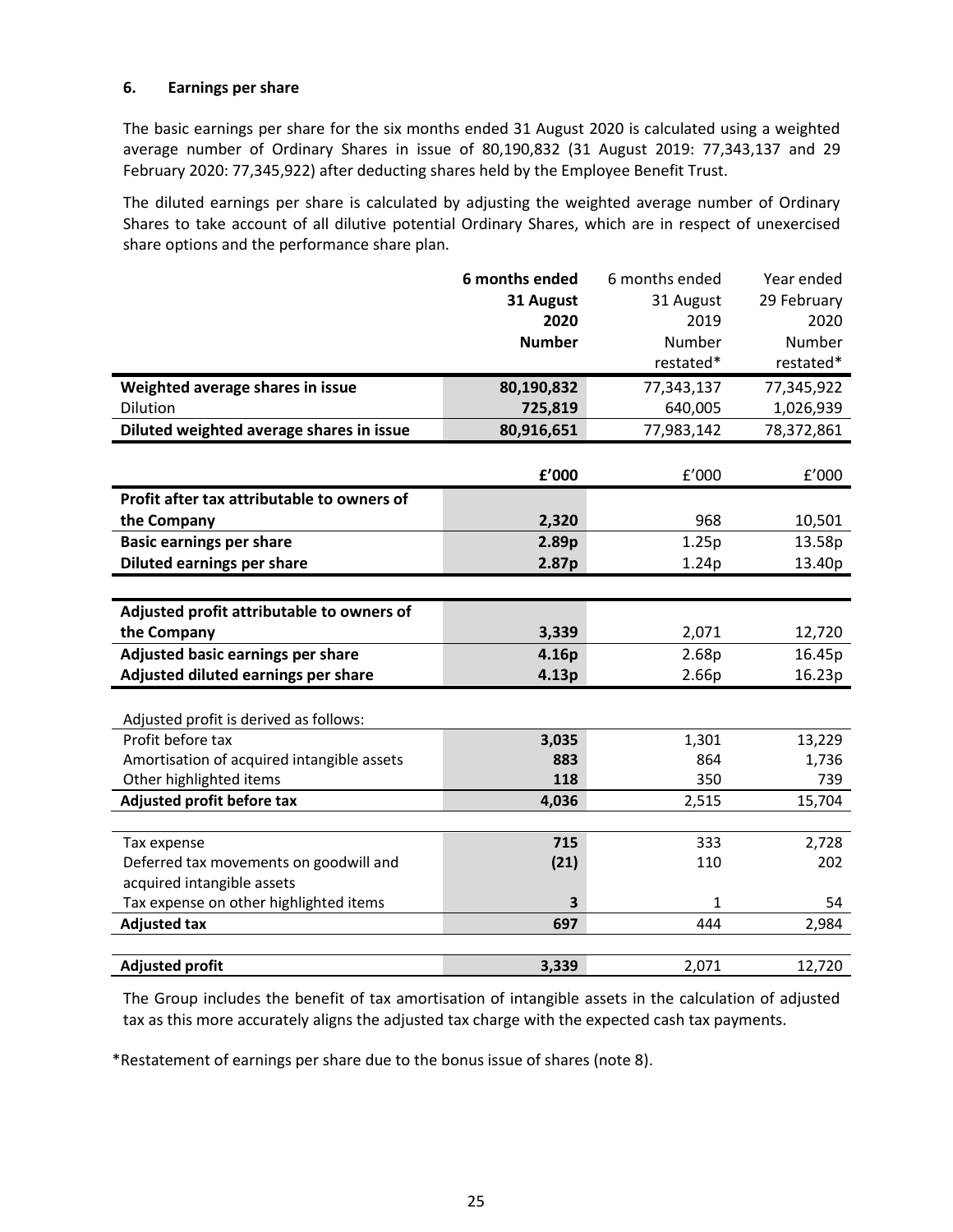### **7. Trade and other receivables**

|                                          | 31 August | 31 August | 29 February |
|------------------------------------------|-----------|-----------|-------------|
|                                          | 2020      | 2019      | 2020        |
| <b>Non-current</b>                       | f'000     | f'000     | E'000       |
| Prepayments and accrued income           | 1,092     | 1,338     | 1,237       |
| Non-current trade and other receivables  | 1,092     | 1,338     | 1,237       |
|                                          |           |           |             |
| Current                                  |           |           |             |
| Gross trade receivables                  | 56,292    | 54,803    | 54,252      |
| Less: loss allowance                     | (3, 371)  | (1,682)   | (1,832)     |
| Net trade receivables                    | 52,921    | 53,121    | 52,420      |
| Income tax recoverable                   | 1,108     | 1,582     | 481         |
| Other receivables                        | 2,740     | 1,607     | 1,510       |
| Prepayments and accrued income           | 4,067     | 4,289     | 5,551       |
| Royalty advances                         | 24,898    | 25,360    | 24,843      |
| Current trade and other receivables      | 85,734    | 85,959    | 84,805      |
| <b>Total trade and other receivables</b> | 86,826    | 87,297    | 86,042      |

Trade receivables principally comprise amounts receivable from the sale of books due from distributors. Most trade debtors are secured by credit insurance and in certain territories by third party distributors.

A provision is held against gross advances payable in respect of published titles advances which may not be fully earned down by anticipated future sales. As at 31 August 2020 £6,239,000 (31 August 2019 £6,389,000 and 29 February 2020 £5,604,000) of royalty advances relate to titles expected to publish after more than 12 months.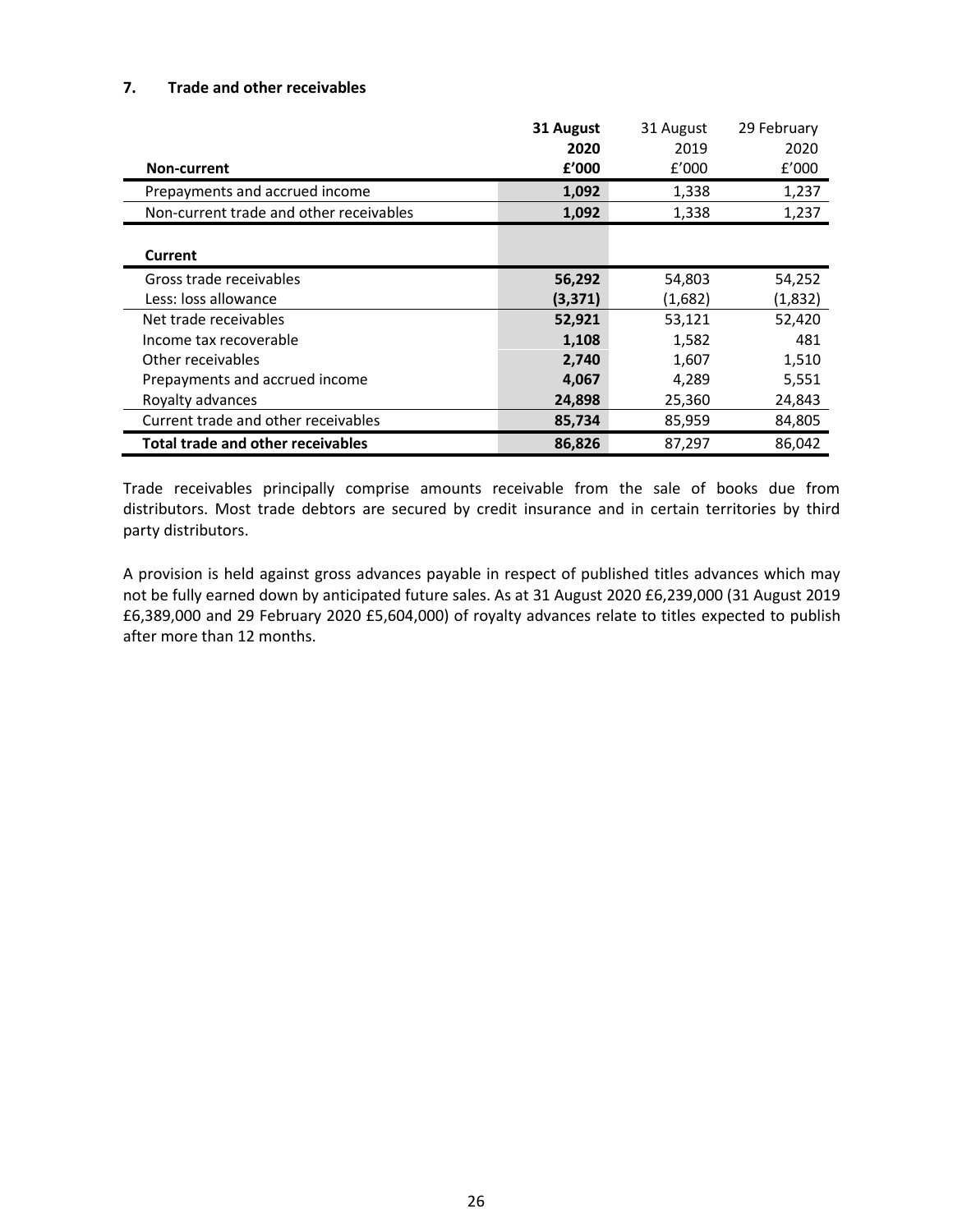### **8. Restatement of earnings per share due to the bonus issue of shares in the period**

On 28 August 2020 a bonus issue in lieu of final dividend of 2,513,674 Ordinary Shares of 1.25 pence each, were provided to Shareholders on the register on the record date of 31 July 2020. This bonus issue was made to Shareholders in lieu of, and with a value equivalent to, the final dividend Bloomsbury would have declared in the absence of coronavirus.

|                                                                                     | Six months<br>ended<br>31 August<br>2019<br>(restated) | Six months<br>ended<br>31 August<br>2019 | Year<br>ended<br>29 February<br>2020<br>(restated) | Year<br>ended<br>29 February<br>2020 |
|-------------------------------------------------------------------------------------|--------------------------------------------------------|------------------------------------------|----------------------------------------------------|--------------------------------------|
|                                                                                     |                                                        |                                          |                                                    |                                      |
| Basic earnings per share                                                            | 1.25p                                                  | 1.29 <sub>p</sub>                        | 13.58p                                             | 14.03p                               |
| Diluted earnings per share                                                          | 1.24 <sub>p</sub>                                      | 1.28 <sub>p</sub>                        | 13.40p                                             | 13.84p                               |
| Adjusted basic earnings per share                                                   | 2.68 <sub>p</sub>                                      | 2.77 <sub>p</sub>                        | 16.45p                                             | 17.00p                               |
| Adjusted diluted earnings per share                                                 | 2.66 <sub>p</sub>                                      | 2.74 <sub>p</sub>                        | 16.23p                                             | 16.77p                               |
| Weighted average number of shares used                                              | 77,343,137                                             | 74,828,480                               | 77,345,922                                         | 74,830,714                           |
| in basic earnings per share calculation                                             |                                                        |                                          |                                                    |                                      |
| Weighted average number of shares used<br>in diluted earnings per share calculation | 77,983,142                                             | 75,468,485                               | 78,372,861                                         | 75,857,653                           |

### **9. Related parties**

The Group has no related party transactions in the current or prior periods other than key management remuneration.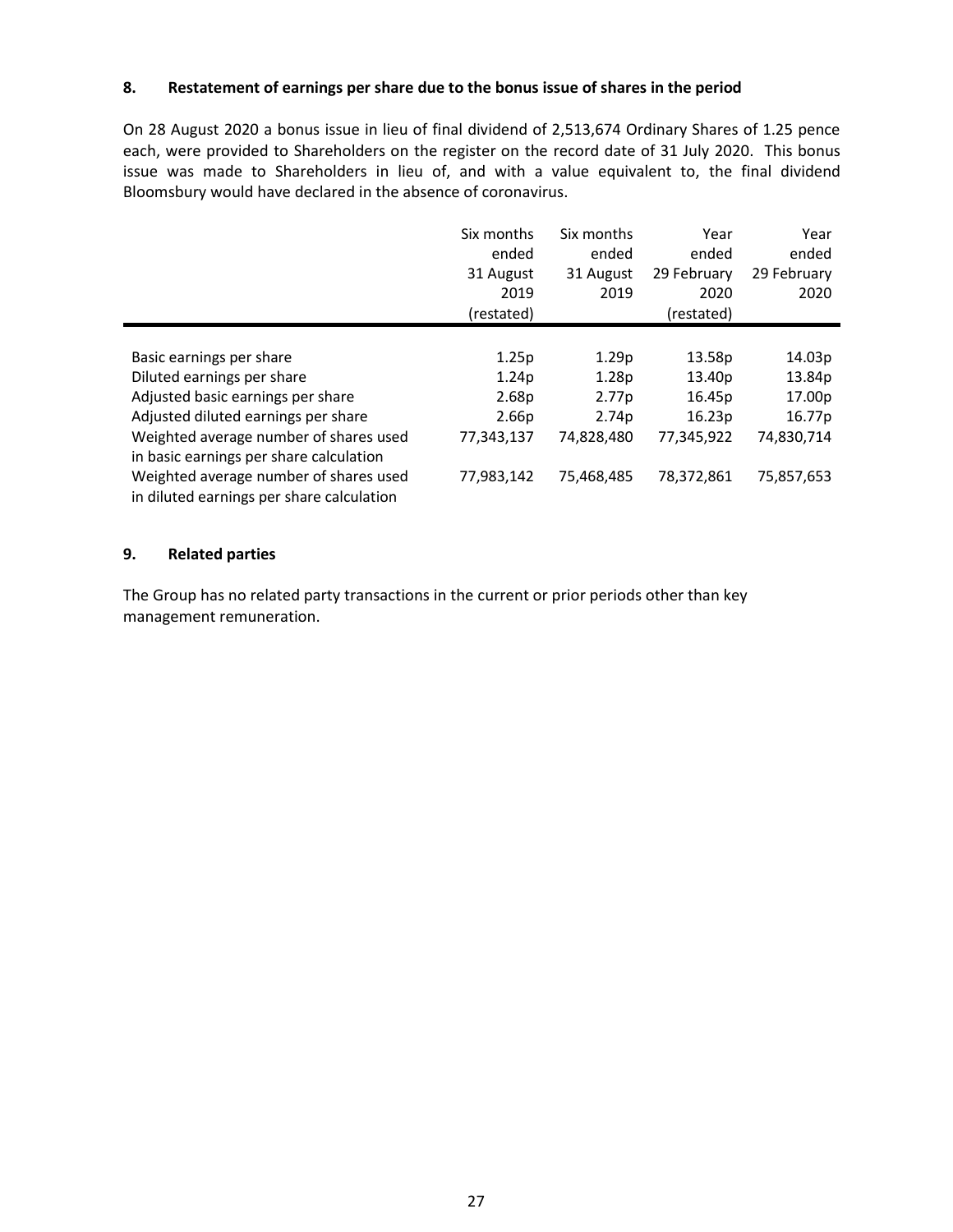**Responsibility Statement of the Directors in Respect of the Interim Financial Statements**

| --------                   |                                     |
|----------------------------|-------------------------------------|
| <b>Sir Richard Lambert</b> | Independent Non-Executive Chairman  |
| <b>Nigel Newton</b>        | <b>Chief Executive</b>              |
| John Warren                | Independent Non-Executive Director  |
|                            | Senior Independent Director         |
|                            | Chair of the Audit Committee        |
| Leslie-Ann Reed            | Independent Non-Executive Director  |
| Steven Hall                | Independent Non-Executive Director  |
|                            | Chair of the Remuneration Committee |
| Penny Scott-Bayfield       | <b>Group Finance Director</b>       |

**Directors**

We confirm that to the best of our knowledge:

- The condensed set of financial statements has been prepared in accordance with IAS 34 Interim Financial Reporting as adopted by the EU.
- The interim management report includes a fair review of the information required by:
- (a) DTR 4.2.7R of the Disclosure Guidance and Transparency Rules, being an indication of important events that have occurred during the first six months of the financial year and their impact on the condensed set of financial statements; and a description of the principal risks and uncertainties for the remaining six months of the year; and
- (b) DTR 4.2.8R of the Disclosure Guidance and Transparency Rules, being related party transactions that have taken place in the first six months of the current financial year and that have materially affected the financial position or performance of the entity during that period; and any changes in the related party transactions described in the last annual report that could do so.

By order of the Board

Nigel Newton **Penny Scott-Bayfield** 

27 October 2020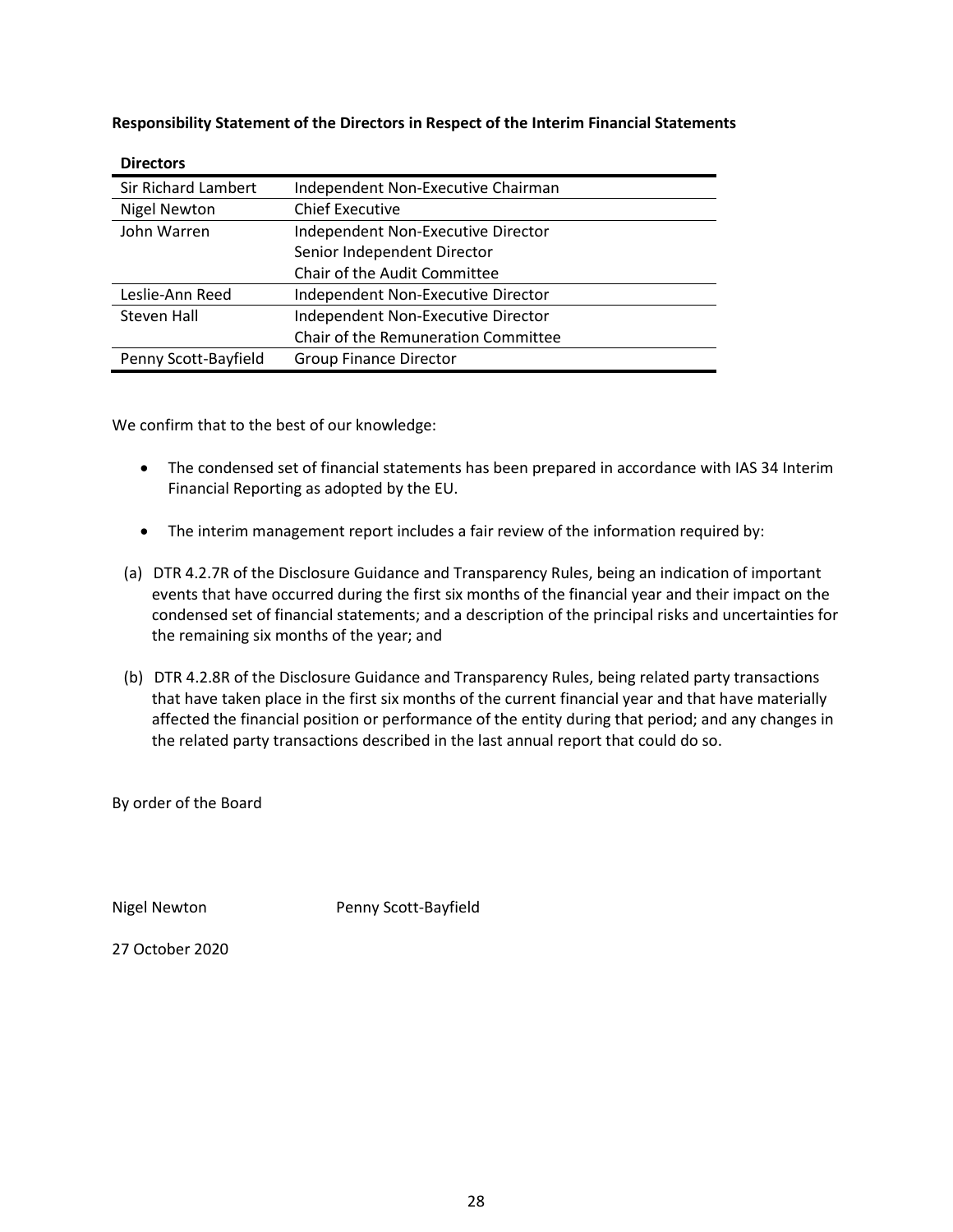# **Principal risks and uncertainties**

Bloomsbury has a systematic and embedded risk management process for identifying and addressing the short to long-term risks and uncertainties for its operations worldwide. The strategy implemented by the Board aims to mitigate the main risks and exploit opportunities to create sustainable returns for shareholders. A summary of the principal risks and uncertainties to the business are as follows:

- Market: including market volatility due to the impact of the coronavirus pandemic, increased dependence on internet retailing, sales of used books and rental of text books;
- Importance of digital publishing: BDR revenues and profit;
- Acquisitions: Risk of delivering lower than expected return on investment;
- Title acquisition: Commercial viability of titles acquired;
- Information and technology systems: Cybersecurity and the risk of malware attack, and the risk of inadequate internal access controls or security measures;
- Financial valuations: Judgemental valuation of assets and provisions;
- Intellectual property: Erosion of copyright and infringement of IP by third parties;
- Reliance on key counterparties: Failure of key counterparties or breakdown in key counterparty relationships;
- Talent management: Failure to retain key talent and create the conditions in which employees can thrive;
- Legal and compliance: Breach of key contracts by the Company and failure to comply with applicable regulations; and
- Reputation: Investor confidence.

Further information about the principal risks and mitigation of those risks included in the 2020 Annual Report and Accounts.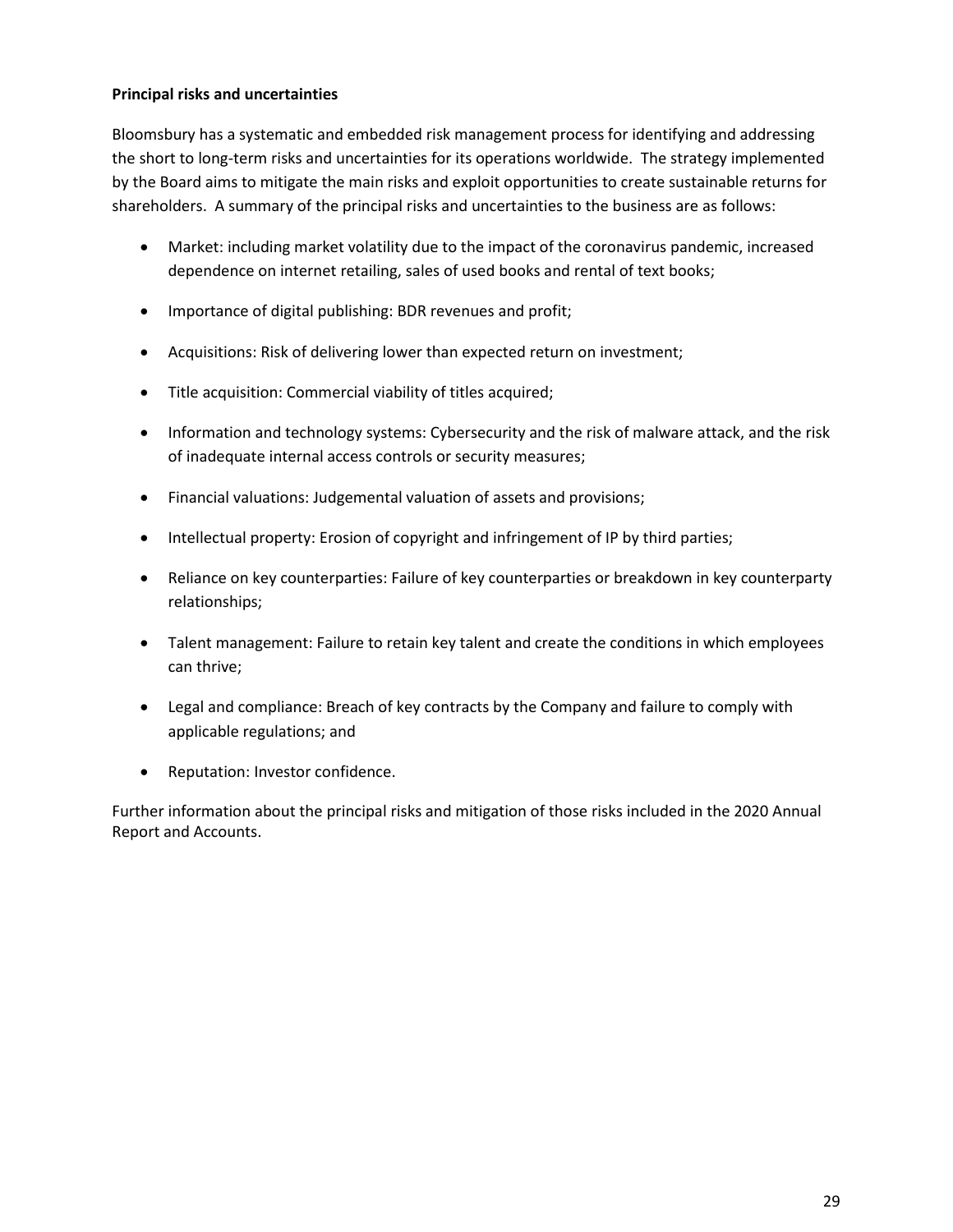## **INDEPENDENT REVIEW REPORT TO BLOOMSBURY PUBLISHING PLC**

## **Conclusion**

We have been engaged by the company to review the condensed set of financial statements in the halfyearly financial report for the six months ended 31 August 2020 which comprises the condensed consolidated interim income statement, the condensed consolidated interim statement of comprehensive income, the condensed consolidated interim statement of financial position, the condenses consolidated interim statement of changes in equity, the condensed consolidated interim statement of cash flows and the related explanatory notes.

Based on our review, nothing has come to our attention that causes us to believe that the condensed set of financial statements in the half-yearly financial report for the six months ended 31 August 2020 is not prepared, in all material respects, in accordance with IAS 34 *Interim Financial Reporting* as adopted by the EU and the Disclosure Guidance and Transparency Rules ("the DTR") of the UK's Financial Conduct Authority ("the UK FCA").

## **Scope of review**

We conducted our review in accordance with International Standard on Review Engagements (UK and Ireland) 2410 *Review of Interim Financial Information Performed by the Independent Auditor of the Entity* issued by the Auditing Practices Board for use in the UK. A review of interim financial information consists of making enquiries, primarily of persons responsible for financial and accounting matters, and applying analytical and other review procedures. We read the other information contained in the halfyearly financial report and consider whether it contains any apparent misstatements or material inconsistencies with the information in the condensed set of financial statements.

A review is substantially less in scope than an audit conducted in accordance with International Standards on Auditing (UK) and consequently does not enable us to obtain assurance that we would become aware of all significant matters that might be identified in an audit. Accordingly, we do not express an audit opinion.

# **Directors' responsibilities**

The half-yearly financial report is the responsibility of, and has been approved by, the directors. The directors are responsible for preparing the half-yearly financial report in accordance with the DTR of the UK FCA.

As disclosed in note 2, the annual financial statements of the group are prepared in accordance with International Financial Reporting Standards as adopted by the EU. The directors are responsible for preparing the condensed set of financial statements included in the half-yearly financial report in accordance with IAS 34 as adopted by the EU*.* 

# **Our responsibility**

Our responsibility is to express to the company a conclusion on the condensed set of financial statements in the half-yearly financial report based on our review.

## **The purpose of our review work and to whom we owe our responsibilities**

This report is made solely to the company in accordance with the terms of our engagement to assist the company in meeting the requirements of the DTR of the UK FCA. Our review has been undertaken so that we might state to the company those matters we are required to state to it in this report and for no